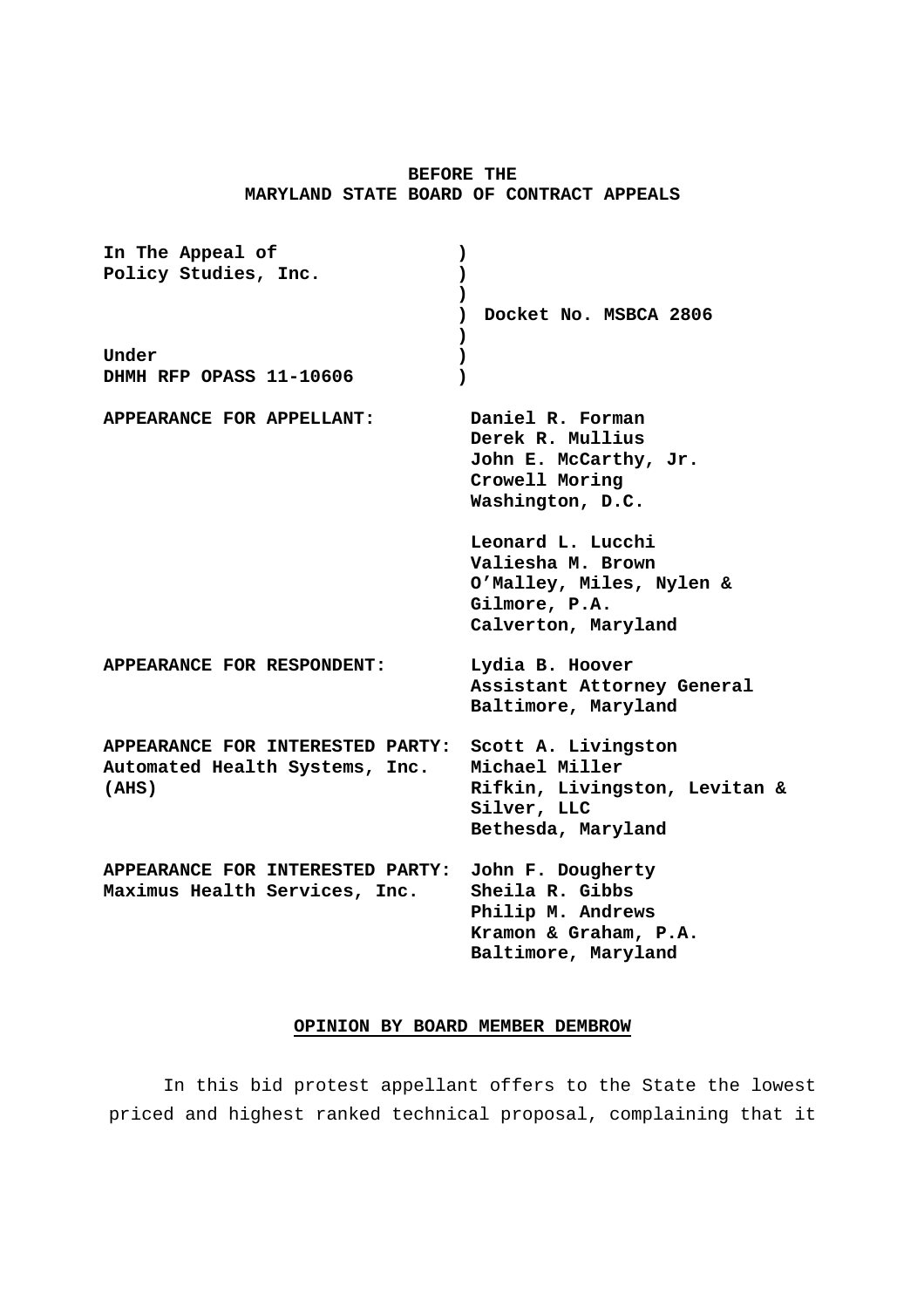should not be disqualified from competition for failure to meet one of the subgoals set forth in the contract specifications for utilization of Minority Business Enterprises (MBE). Because the State's denial of appellant's MBE waiver request complies with applicable statutes and regulations and is not otherwise erroneous, this appeal is dismissed, as was ordered on October 3, 2012 at the conclusion of full testimonial hearing following which the State's Motion for Summary Decision was granted prior to proceeding with the respondent's case. This written Opinion supplements and explains the basis of that determination and ruling from the bench.

### **Findings of Fact**

1. On September 6, 2011, the Maryland Department of Health and Mental Hygiene (DHMH) issued a certain Request for Proposals (RFP) known as Solicitation No. DHMH OPASS-11-10606 entitled "Maryland Medical Assistance: Managed Care Enrollment Broker Service." By the terms of the RFP a pre-proposal conference was scheduled for September 23, 2011, with responses due November 7, 2011. Consistent with Maryland law, Section 1.25 of the RFP provided as follows:

## 1.25 Minority Business Enterprises

A minimum overall MBE subcontractor participation goal of **25%** has been established for the services resulting from this contract.

- 1.25.1 Offeror must include with its offer a completed Certified MBE Utilization and Fair Solicitation Affidavit (Attachment D1) whereby:
	- (1) The bidder of Offeror acknowledges the certified MBE participation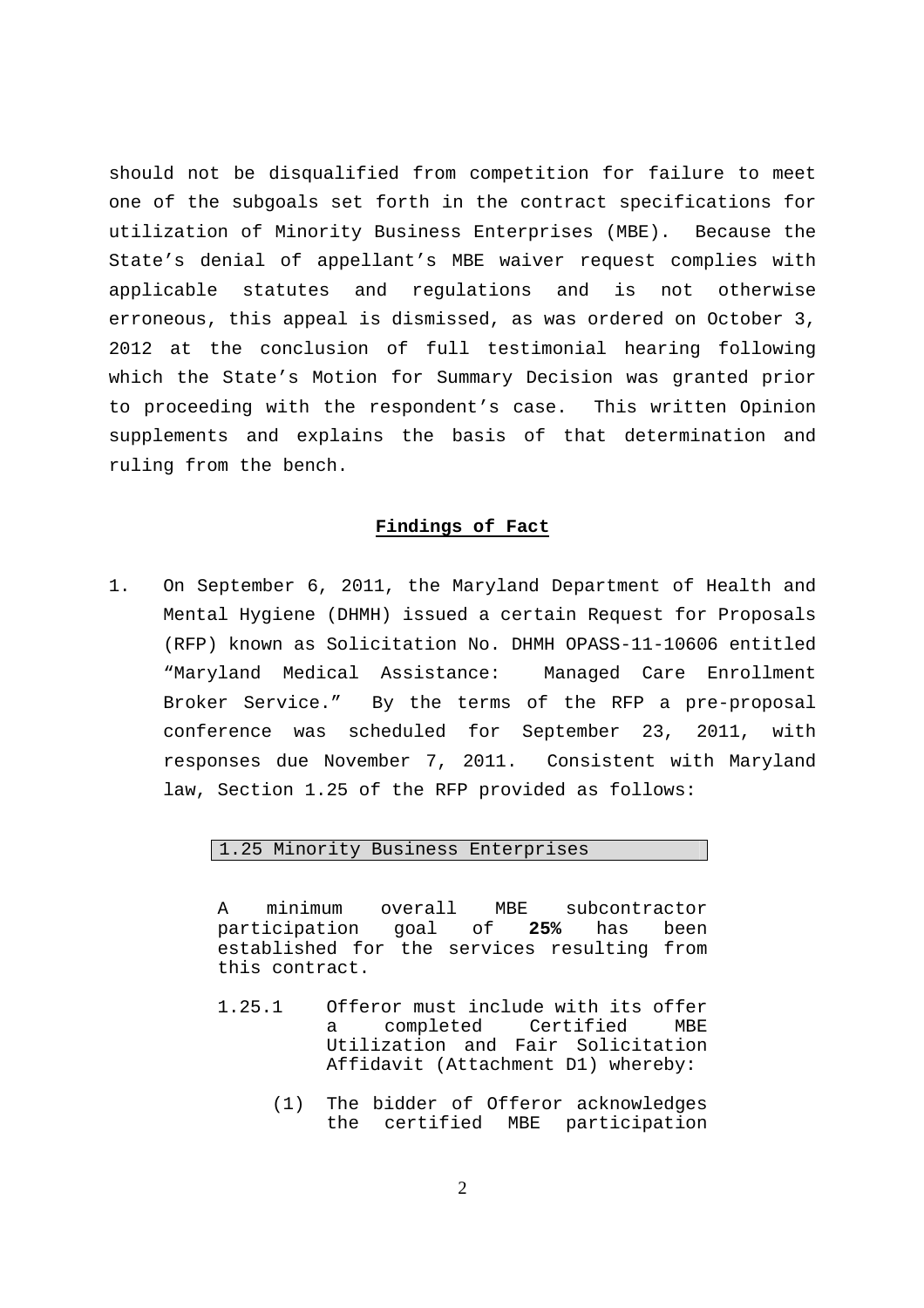goal or requests a waiver, commits to make a good faith effort to achieve the goal, and affirms that MBE subcontractors were treated fairly in the solicitation process.

(2) The bidder or Offeror responds to the expected degree of Minority Business Enterprise participation as stated in the solicitation, by identifying the specific commitment of certified MBEs at the time of submission. The bidder or Offeror shall specify the percentage of contract value associated with each MBE subcontractor identified on the MBE D-I.

> If the Offeror fails to submit Attachment D1 with the bid or offer as required, the Procurement Officer shall deem the offer to be not reasonably susceptible of being selected for award.

- 1.25.2 Within 10 working days from notification that it is the apparent awardee or from the date of the actual award, whichever is earlier, the apparent awardee must provide the following documentation to the Procurement Officer.
	- (1) Outreach Efforts Compliance Statement (Attachment D2)
	- (2) Subcontractor Project Participation Certification (Attachment D3)
	- (3) If the apparent awardee believes a waiver (in whole or in part) of the overall MBE goal or of any sub goal is necessary, it must submit a fully documented waiver request that complies with COMAR 21.11.03.011.
	- (4) Any other documentation required by the Procurement Officer to ascertain bidder or Offeror responsibility in connection with the certified MBE participation goal.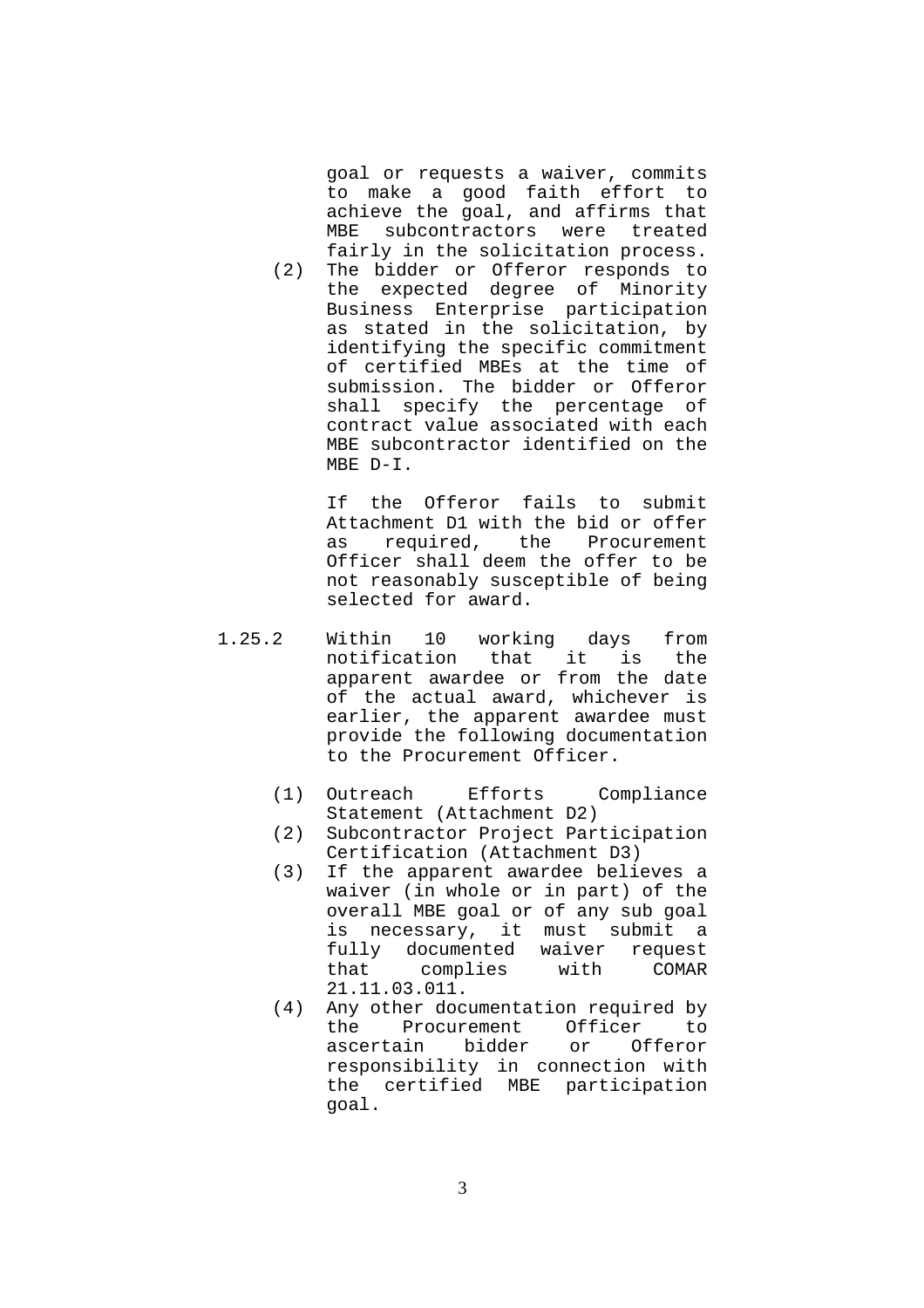If the apparent awardee fails to return each completed document within the required time, the Procurement Officer may determine that the apparent awardee is not responsible and therefore not eligible for contract award. If the contract has already been awarded, the award is voidable.

- 1.25.3 Offerors are responsible for verifying that the MBE(s) selected to meet the subcontracting requirement and subsequently identified in Attachment D-1 are appropriately certified and have the correct NAICS codes allowing it to perform the intended work. The MDOT MBE Directory may be found on the Web at: http://mbe.mdot.state.md.us/directo  $ry/$ . See  $1.25.4$  below.
- 1.25.4 A current directory of certified Minority Business Enterprises is available through the Maryland State Department of Transportation, Office of Minority Business Enterprise, 7201 Corporate Center Drive, P.O. Box 548, Hanover, Maryland 21076. The phone numbers are 410-865-1269, 1-800-544-6056 or TTY 410-865-1342. The directory is also available at http://www.mdot.state.md.us. The most current and up-to-date information on Minority Business Enterprises is available via this website.

(Agency Report, Ex. 1, page 16; AR Tab 1; Gambrills Testimony, Tr. IV-744.)

2. The services sought to be obtained by DHMH in this solicitation arise in part from federal mandates relating to fulfillment of the State's Medicaid enrollment obligations imposed by the Affordable Health Care Act, Pub. L. 111-148, 42 USC 18001. Because of the controversial, challenged, and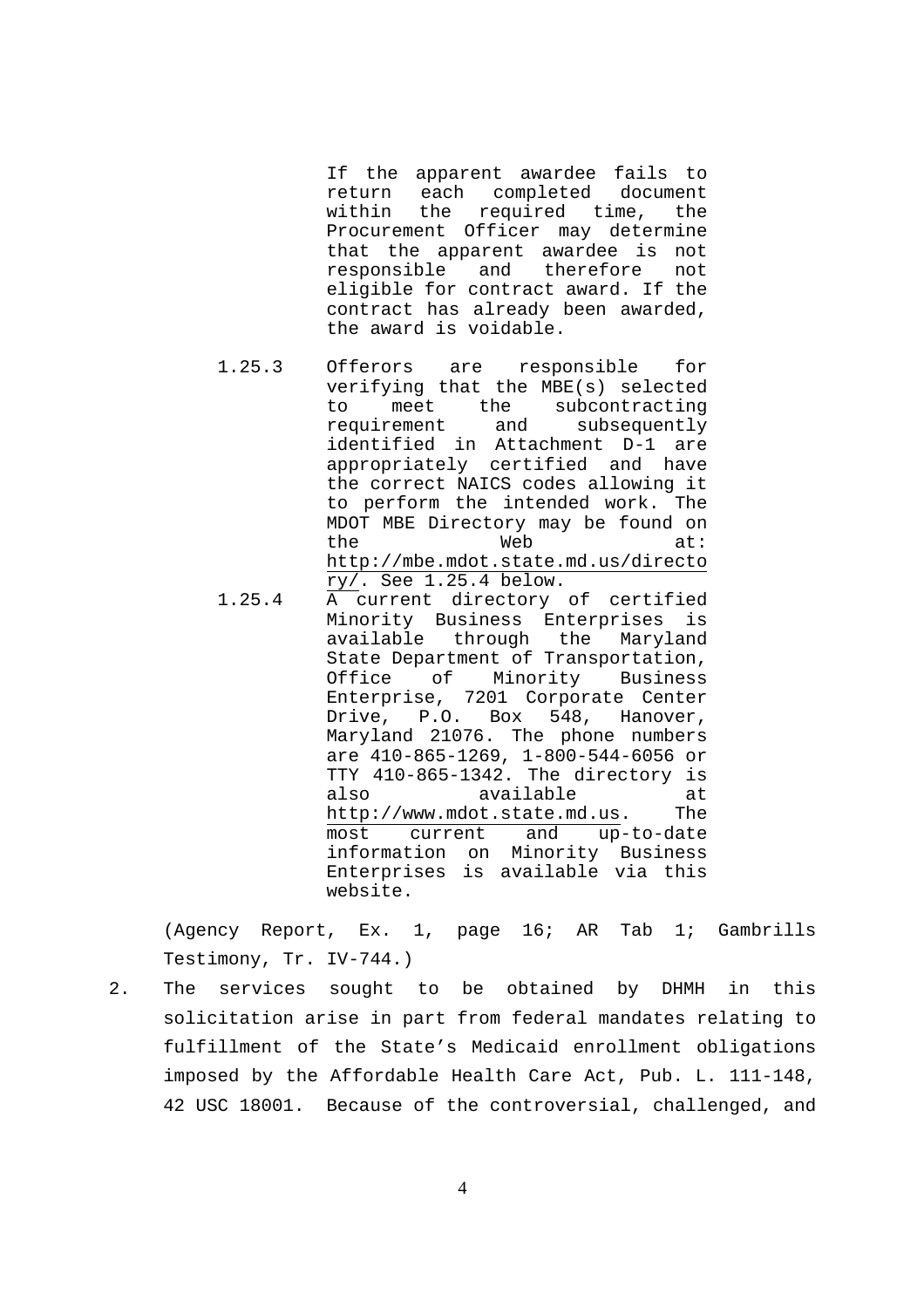potentially changing nature of state obligations under this new law, the duration of the contract term here at issue is only two years. (Gambrills Testimony, Tr. IV-740.) A similar but not identical contract for Medicaid enrollment services is currently being performed for DHMH by appellant, Policy Studies, Inc. (PSI), as incumbent vendor.

- 3. The RFP initially specified only a single overall MBE goal of 25% of the total contract value, but was amended on October 12, 2011 to specify in addition to the 25% overall goal, "(1) a subgoal of 7% for African American owned MBEs; and (2) a subgoal of 12% for women owned MBEs." (Agency Report Ex. 5; AR Tab 2.) The reason for the inclusion of subgoals by amendment of this procurement is that effective July 1, 2011, pursuant to Guidelines promulgated by the Governor's Office of Minority Affairs (GOMA), each unit of state government was directed to establish MBE overall goals and subgoals "on a contract by contract basis" depending on the extent to which MBEs are available in various work categories. (Appellant's October 3, 2012 Hearing Exhibit No. 1.) DHMH determined subsequent to the initial release of the RFP that, pursuant to that GOMA directive, it should have included MBE subgoals as well as an overall goal. (Gambrills Testimony, Tr. IV-648.)
- 4. MBE subgoals were formerly set by statute in Maryland but that law was recently repealed and subgoals are now established in the course of internal procurement review processes on a case by case basis. Goals and subgoals are now set for each contract by a Procurement Review Group (PRG) working within each state agency in conjunction with the agency's Minority Business Director, all under the purview of authority of the Department Secretary or his or her designees for MBE decision-making. MBE decisions are further reviewed, scrutinized, and directed by GOMA.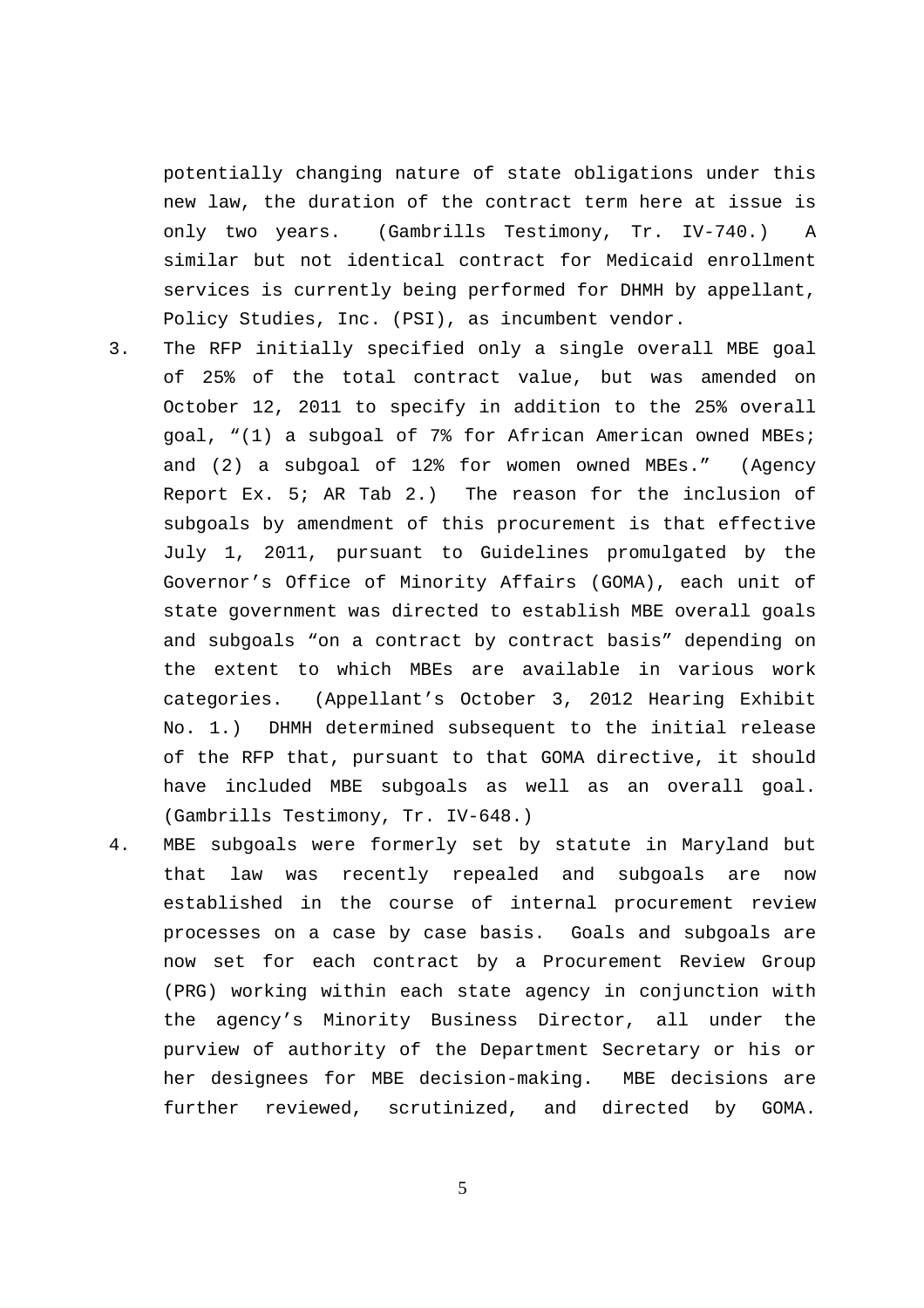(Gambrills Testimony, Tr. IV-682, 686, 754.) GOMA's "Guidelines for Setting Contract Subgoals" includes a table of recommended subgoals which specifies for services contracts such as the one at issue, subgoals of 12% women, 7% African American, 4% Asian American, and an overall goal of 23%. (Id.; Appellant's October 3, 2012 Hearing Exhibit No. 1.) In this procurement, because few Asian-American firms are listed as certified MBEs in the particular categories of work required for performance of the services solicited, the PRG elected to include only the recommended participation rates of 12% women and 7% African-American, but no subgoal for Asian-Americans. (Gambrills Testimony, Tr. IV-758.) The overall goal of 25% was selected by DHMH for inclusion in this RFP because that figure is the same overall goal as set forth in the ongoing contract for Medicaid broker enrollment services and it has been routinely achieved, though procurement of services for the ongoing contract occurred prior to the GOMA directive effective July 1, 2011 and did not specify any subgoals. (Gambrills Testimony, Tr. IV-648.)

5. As set forth in the Code of Maryland Regulations (COMAR) § 21.11.03.09(c)(3), a standard MBE compliance form was included with the RFP known as "Attachment D1" which was required to be completed and returned by all offerors along with their proposals. Failure to complete and return this form renders a proposal non-compliant with specification requirements and disqualifies the proposal from being considered for evaluation. (Gambrills Testimony, Tr. IV-742.) Section No. 1 of the D-1 form permits offerors the option either to: (1) confirm the offeror's intention to meet the specified MBE goals and subgoals, or (2) request a "waiver, in whole or in part, of the overall goal and/or subgoals." In the event of a waiver request made by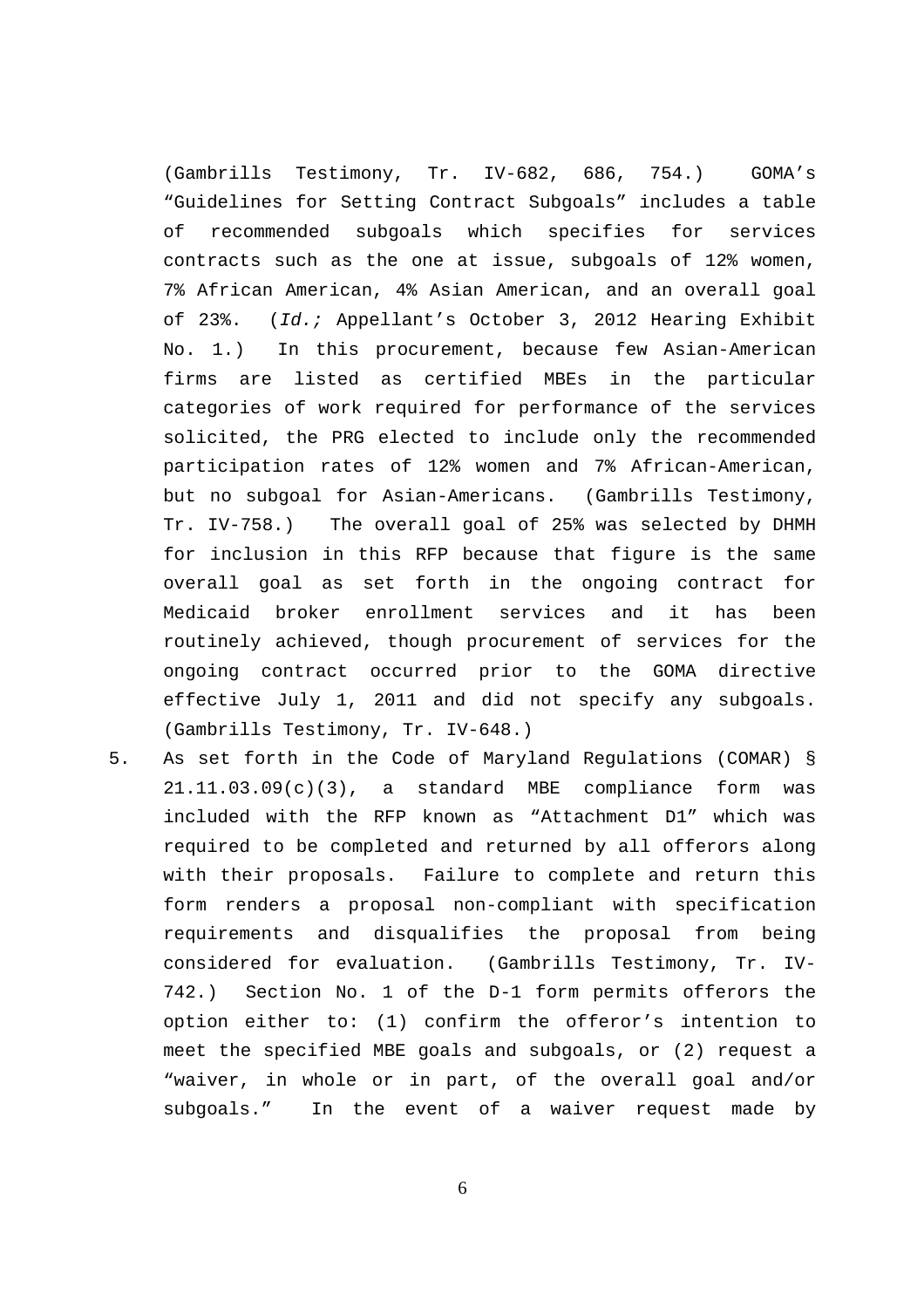checking the second box on the D-1 form, that form further indicates in accordance with State law and regulation that the offeror agrees to submit additional information documenting the offeror's requisite outreach effort to solicit MBE subcontractor participation. The D-1 form also specifies that proof of outreach is required to be submitted within 10 working days of notice of potential award to the successful vendor. The outreach effort itself is required to have been performed at least 10 days prior to proposal submission, but is only required to be demonstrated in the event that the selected vendor asks for a waiver of all or part of the specified MBE utilization thresholds, in which case that vendor is required to submit the D-6 form to show good cause for granting the waiver request. The final section of the D-1 form contains a series of boxes in which offerors list certain information for each certified MBE subcontractor identified to participate in the project.

- 6. Three proposals were received in response to the RFP, one from PSI, and others from Automated Health Services, Inc. (AHS) and Maximus Health Services, Inc. (Maximus). Ultimately, PSI was ranked highest in the technical evaluation, AHS was ranked second, and Maximus was ranked third. In financial ranking, PSI was ranked first, or lowest in cost, while Maximus was ranked second, and AHS third. Combining the two factors, the overall ranking attributed by DHMH evaluators to the three proposals placed PSI first, AHS second, and Maximus third.
- 7. Two of the three offerors promised to meet the MBE goal and subgoals set forth in the RFP, but PSI did not. Instead, the proposal submitted by PSI included a properly completed D-1 form in which PSI indicated that it intended to fulfill the 25% subcontract overall MBE goal using a certified woman-owned MBE known as Art & Negative Graphics, Inc., but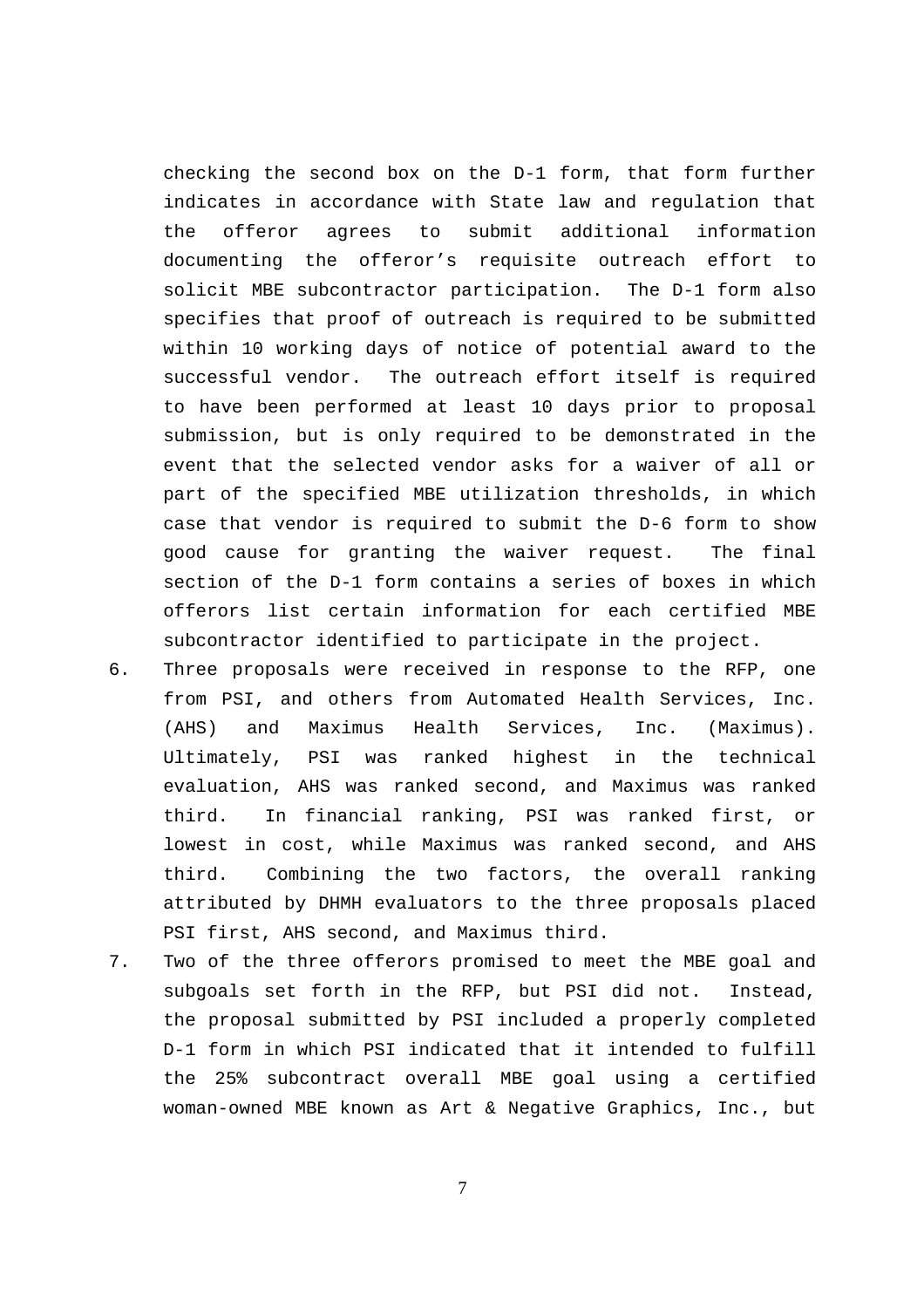with respect to the 7% African-American subgoal, PSI checked the second box in the opening section of the form indicating its determination "that I am unable to achieve the MBE participation…subgoals. I hereby request a waiver, in whole or in part of the overall goal and/or subgoals. Within 10 business days of receiving notice that our firm is the apparent awardee, I will submit all required waiver documentation in accordance with COMAR 21.11.03.11." (Agency Report, Ex. 6; Gambrills Testimony, Tr. IV-662.)

- 8. By letters dated January 3, 2012, AHS and Maximus were notified by DHMH that they had not been recommended for contract award. (Agency Report, Ex. 7, 8.) The letter dated the following day, PSI was notified that its offer had been selected. (Agency Report, Ex. 9.) PSI was then requested by DHMH to submit various contract documents needed to finalize the award, and it did so, including providing D-3 form reaffirming MBE subcontractor certification, which was provided to DHMH by email on February 9, 2012 and subsequently modified slightly to conform to PSI's initial commitment to subcontract 25% of the contract value to a woman-owned MBE. (Agency Report, Ex. 10.) On January 20, 2012, AHS and Maximus each received a debriefing.
- 9. Because of the high cost of the current contract for Medicaid enrollment broker services and also because the instant procurement has been and remains time sensitive and subject to federal oversight, DHMH expedited the transfer of PSI's contract approval documents to the Department of Budget Management (DBM) for scheduling the contract as an agenda item for approval by the Board of Public Works (BPW). DHMH is not a primary procurement agency and therefore ordinarily relies upon DBM for this purpose as its procurement control authority.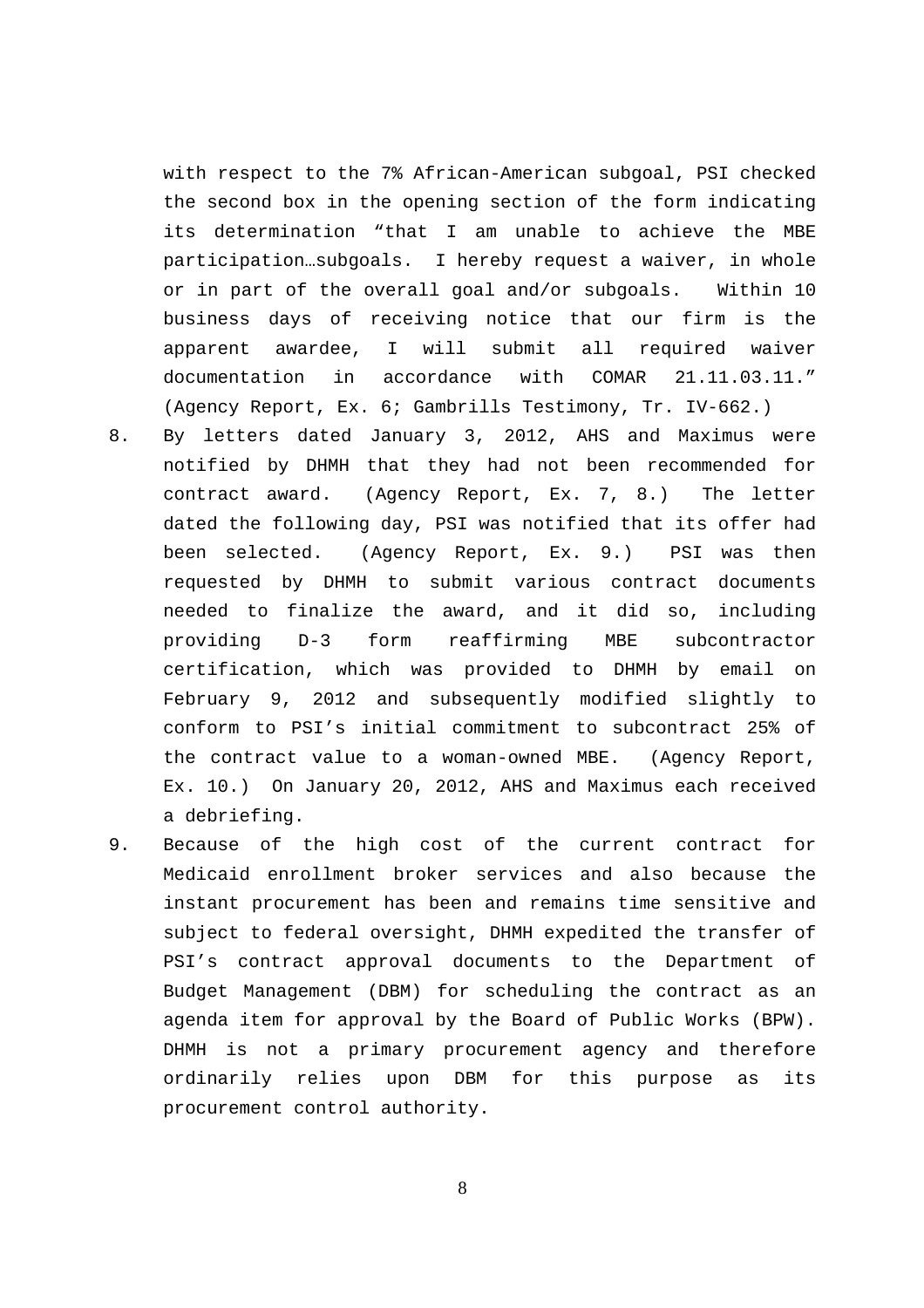- 10. When DHMH initially submitted its procurement documents to DBM for BPW scheduling of contract approval, DHMH was aware that PSI agreed to achieve the 25% overall MBE participation goal, but at that time DHMH in its haste to finalize the award did not realize that PSI had not offered to achieve the specified MBE subgoal of 7% African-American participation. (Goldberg Testimony, Tr. III-506; Gambrills Testimony, Tr. IV-660, 663, 750.) This failure occurred because one of the employees of the DHMH Office of Procurement and Support Services (OPASS) working under the direction of the designated Procurement Officer in charge of this solicitation did not notice which box had been checked by PSI on its D-1 form. Instead, that individual confirmed only that the D-1 form was signed and attached to PSI's proposal. (Gambrills Testimony, Tr. IV-668.) The checking of the second box on the D-1 form indicating waiver request is very unusual. (Goldberg Testimony, Tr. III-543; Gambrills Testimony, Tr. IV-665, 667, 669.) DBM did catch the discrepancy in the course of its review and oversight and therefore returned the procurement to DHMH to resolve the deficiency. (Gambrills Testimony, Tr. IV-666, 672.)
- 11. In compliance with DBM direction, DHMH then sought from PSI the statutorily required documentation of required MBE outreach efforts engaged in by PSI prior to proposal submission, using the standard MBE attachment D-6 form. That form was promptly completed by PSI and returned to DHMH on February 14, 2012, but unfortunately, it indicated that PSI had attempted to inquire about services offered only for an unrecognized amalgamated service classification, "printing/fulfillment/graphic design/mailing," from a single African-American certified MBE, namely, RGM, Inc., and that RGM failed to return two telephone calls and was later determined by PSI not to supply all of the needed services.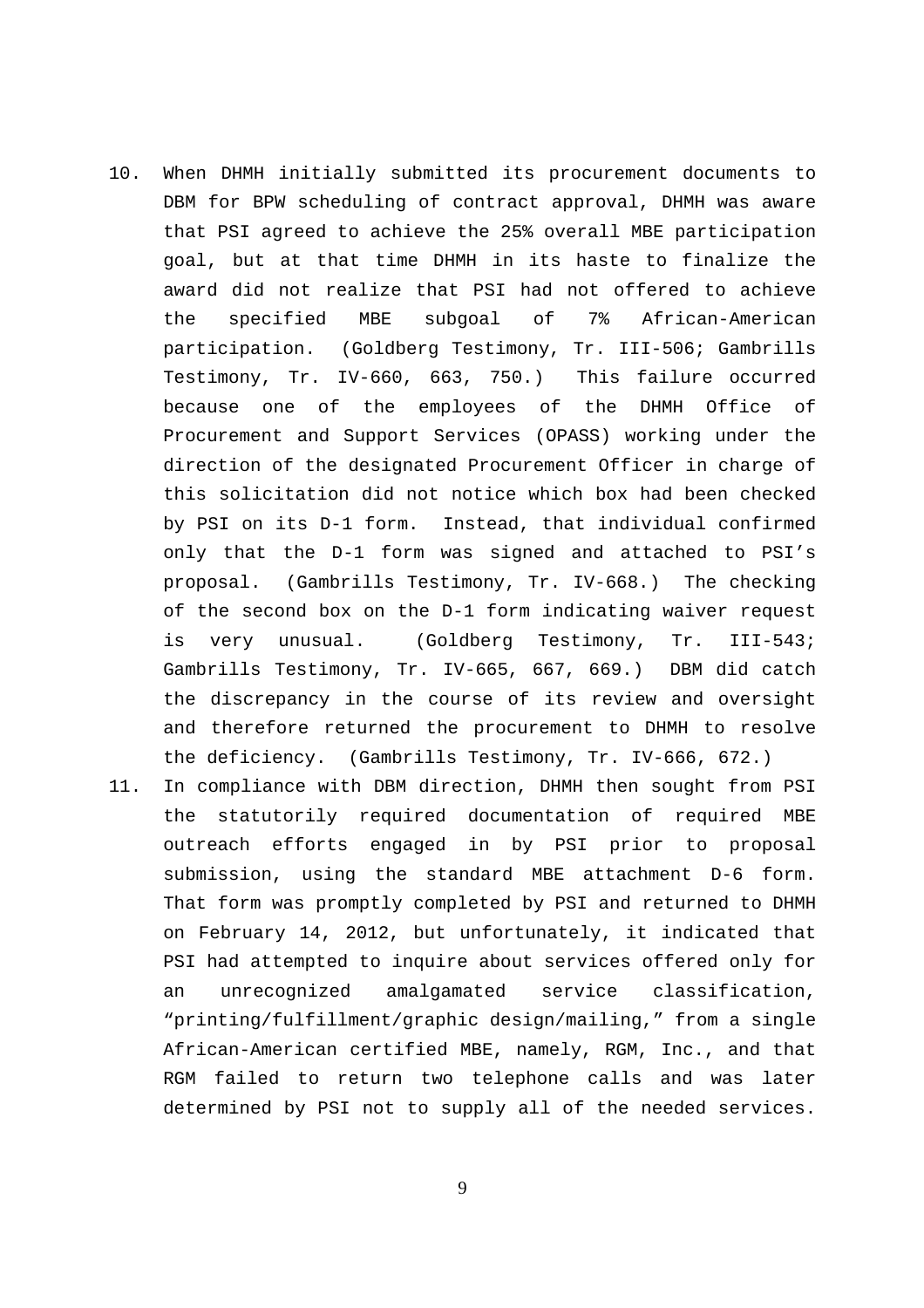(Agency Report, Ex. 12; AR Ex. 3.) The second section of the D-6 form, on which solicited MBEs like RGM may evidence the opportunity extended to them to bid on a contract, was left blank.

- 12. No evidence was offered at the hearing in this appeal to demonstrate a paucity of certified African-American MBEs available to perform some of the work categories incorporated within the job tasks included in this RFP, including printing, mailing, and graphic design. To the contrary, the list of certified MBEs maintained by the Maryland Department of Transportation (MDOT) reflects the ready and wide availability of such MBE firms. (Gambrills Testimony, Tr. IV-651, 673.) Similarly, no evidence was adduced to suggest that PSI ever claimed to DHMH that it thoughtfully considered which elements of the overall work requirements could possibly be divided out from other job tasks and awarded to African-American MBE subcontractors. Instead, as more fully set forth below, PSI appears to have elected to employ only an integrated management approach, preferring to exercise direct and immediate control from a single location over as many aspects of the work as reasonably possible, without regard to whether that approach foreclosed MBE or other subcontract opportunities.
- 13. The day after receipt of PSI's D-6 form, the PRG unanimously determined that the documentation provided by PSI failed to document good cause to grant its MBE waiver request and memorialized that determination on a DHMH form entitled, "PRG Waiver Request" which was signed on February 15, 2012 by six DHMH representatives constituting the PRG. (Agency Report, Ex. 14; Gambrills Testimony, Tr. IV-703, 754.) The following day, the Deputy Secretary was informed and additional internal communications concerning this issue continued in the days to come. (State's Ex. 5, AR Ex. 5.)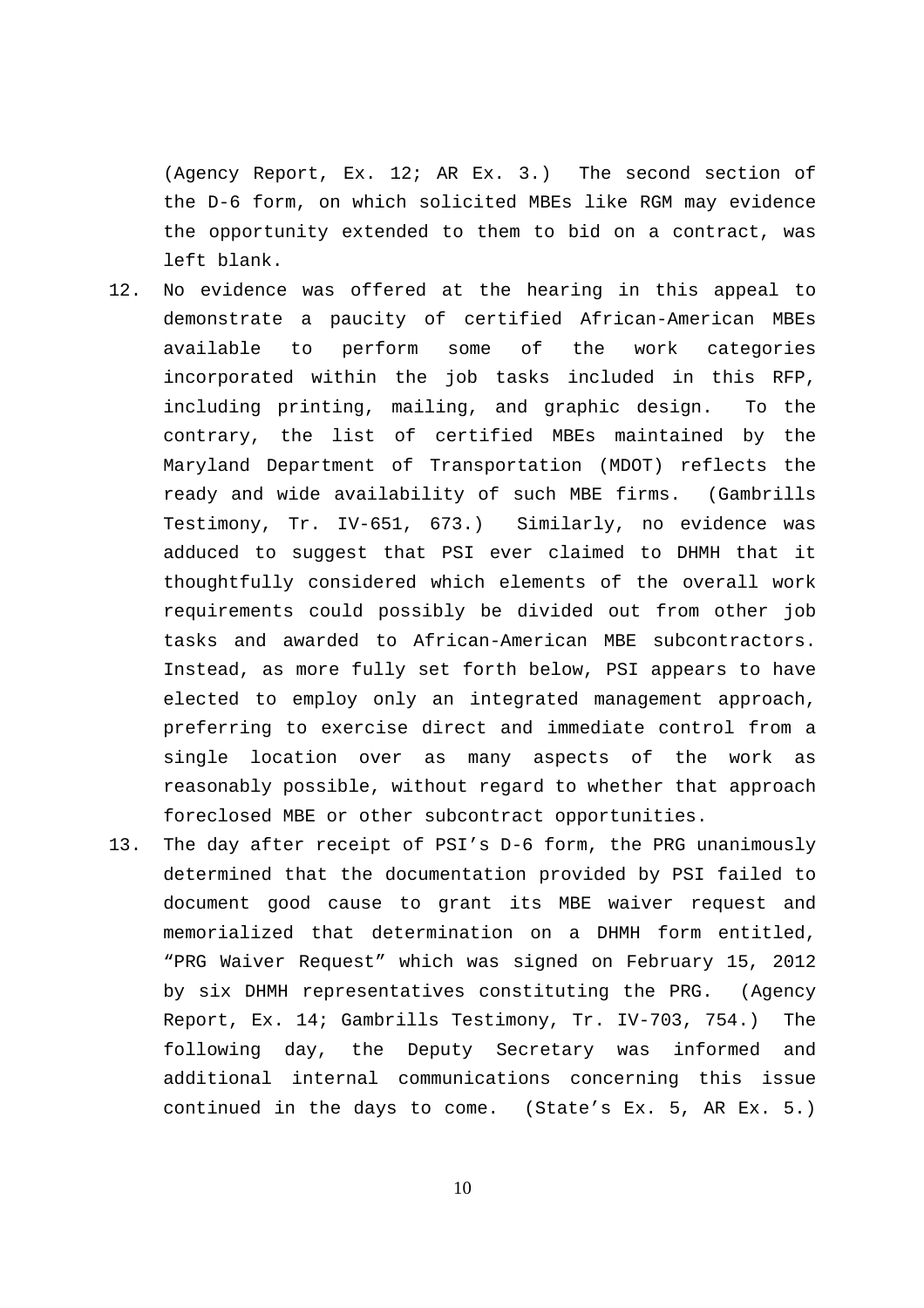On the afternoon of February 16, 2012, the Procurement Officer directed an e-mail to the Deputy Secretary stating as follows:

The Office of Procurement and Support Services (OPASS) has been working with Medicaid to acquire the services of an Enrollment Broker vendor to replace the contract which currently expires on March 31, 2012. In response to the solicitation, DHMH received three proposals. The evaluation committee reviewed the technical and financial proposals. The committee made a recommendation of contract award to Policy Studies, Inc. (PSI), who is also the incumbent vendor. I reviewed the evaluation committee's recommendation documents. After my review of their evaluation, I concurred with the evaluation committee's recommendation to award the contract to PSI. In its proposal, PSI requested a waiver of one of the MBE subgoals (the 7% African American-owned MBE subgoal). In the recommendation for contract award, PSI was asked to submit documentation to evidence the good faith efforts it made to justify the MBE waiver. PSI submitted documentation that showed it contracted only one vendor in the entire MDOT MBE directory to fulfill certain printing needs. (A quick search of the MBE directory reveals that there are 48 African American owned MBEs that provide "printing" services).

As is the standard process at DHMH, the request for waiver and documentation to support the good faith effort was submitted to the Procurement Review Group (PRG) in a special meeting on February 15. The PRG members discussed this waiver request in detail and unanimously agreed that the vendor failed to make a good faith effort to achieve the MBE subgoal. As a result, the PRG denied the MBE waiver request from PSI.

Based on the determination by the PRG that the waiver request is denied, pursuant to COMAR 21.11.03.10D, my recommendation as the procurement office is that the offer of PSI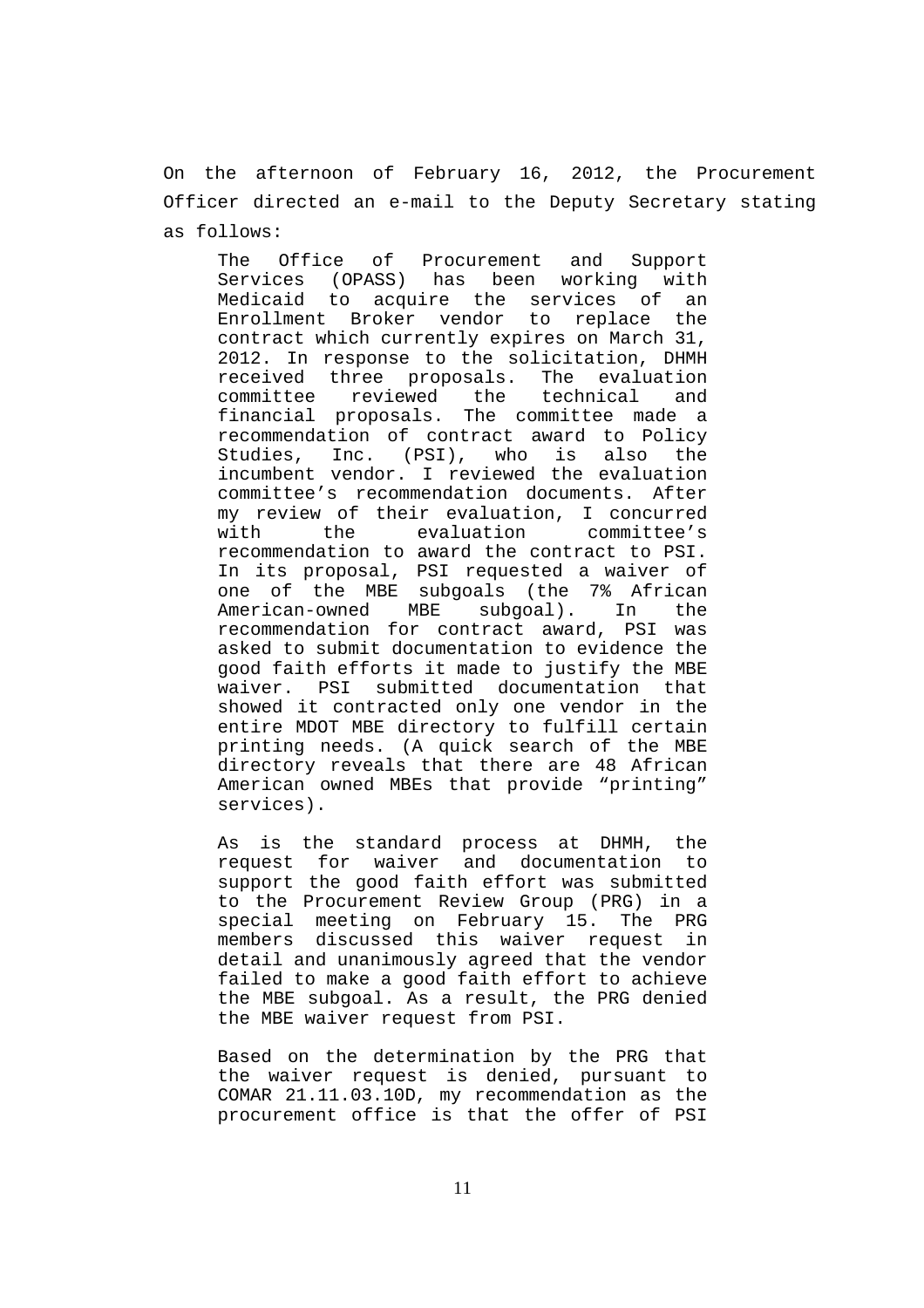be rescinded. That provision provides:

"If a procurement agency determines that the apparent successful bidder or offeror has not complied with the certified MBE subcontract participation contract goal, and has not obtained a waiver in accordance with Regulation .11 of this chapter, or if the bidder or offeror fails to submit the documentation required by the solicitation, or fails to comply in good faith with the outreach efforts required under Regulation  $.09C(2)(a)-(e)$  of this chapter, the procurement officer, upon review by the Office of the Attorney General and approval of the agency head having jurisdiction over the contract, may reject the bid or offer or cancel the award of the contract. The reasons for this action shall be specified in writing and mailed or delivered to the bidder or offeror."

In order to rescind the offer, review is needed from the Office of the Attorney General and approved by you as agency head having jurisdiction over the contract. If you approve of this recommendation, we can proceed to inform PSI of this determination regarding its MBE waiver denial. In the past, the DHMH Secretary has informed the vendor that its good faith efforts were not met and the procurement officer has informed the vendor that its offer is rejected. In addition, as the procurement officer, I will be issuing a letter rescinding my recommendation of award to PSI and making a new recommendation of award to offeror that is next in line for contract award, AHS.

(State's Ex. 6.)

14. The following day the DHMH Director of Procurement notified DBM employees responsible for scheduling the contract as a BPW agenda item as follows:

> "...although everyone is in agreement that the action taken by the PRG is correct a decision was made to contact the vendor and ask, again, if they had any other information that had not been sent to us. We are giving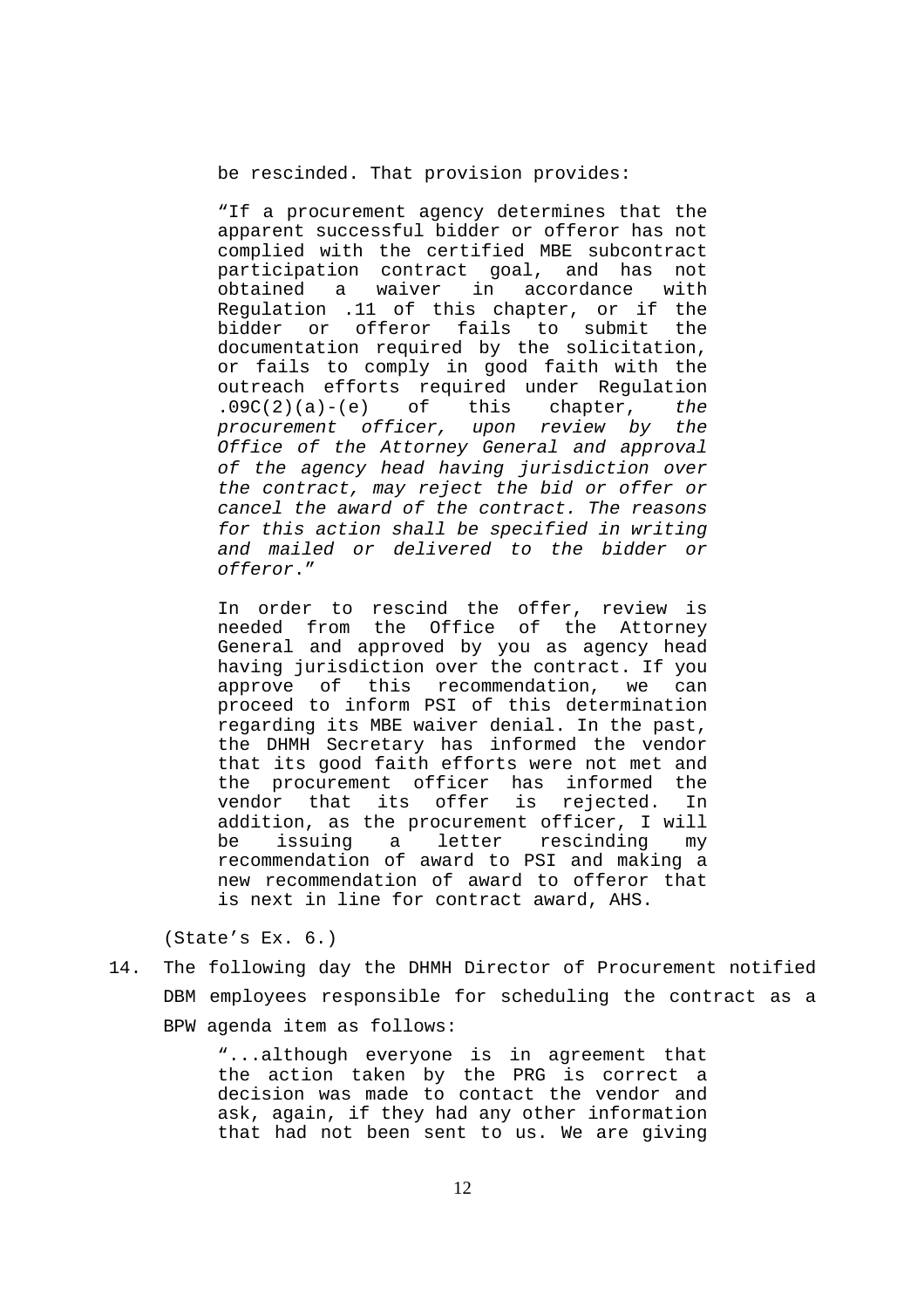them until next Tuesday at noon to respond. The presumption is that there will be nothing sent that changes the situation. That being the case, Sharon will issue a rescission of the award to the first vendor and an award notice to the next one."

(AR Ex. 7.)

15. By e-mail inquiry from DHMH to PSI on February 17, 2012, DHMH posed three specific questions to PSI, seeking any available additional proof or information concerning its outreach effort to secure African-American subcontractors. On February 21, 2012, PSI responded, stating:

> As you asked in your email of February 17, 2012, PSI appreciates the opportunity to provide additional information in response to the following questions concerning our request for a MBE waiver.

> **Question**: How PSI selected the portions of the work to be performed by certified MBE subcontractors.

> Response: PSI has always sought to provide the Department with the greatest value while also providing the highest level of service. Our goal for this procurement was to lower our price and the cost to the department in these difficult economic times, while also covering the cost for the new technology that is required to meet the expanded scope of work for this reprocurement. PSI has core competencies in all areas necessary to provide the required services, with the exception of fulfillment of member materials so that is a function that we subcontract. We found that subcontracting fulfillment services for this RFP would meet the 25 percent MBE/WBE requirement. By PSI providing all the additional services and materials, we could reduce our cost significantly and save Maryland over \$12 million over the four year period compared to our current contract rates. This was the basis of our subcontracting solution.

**Question**: How PSI determined that there was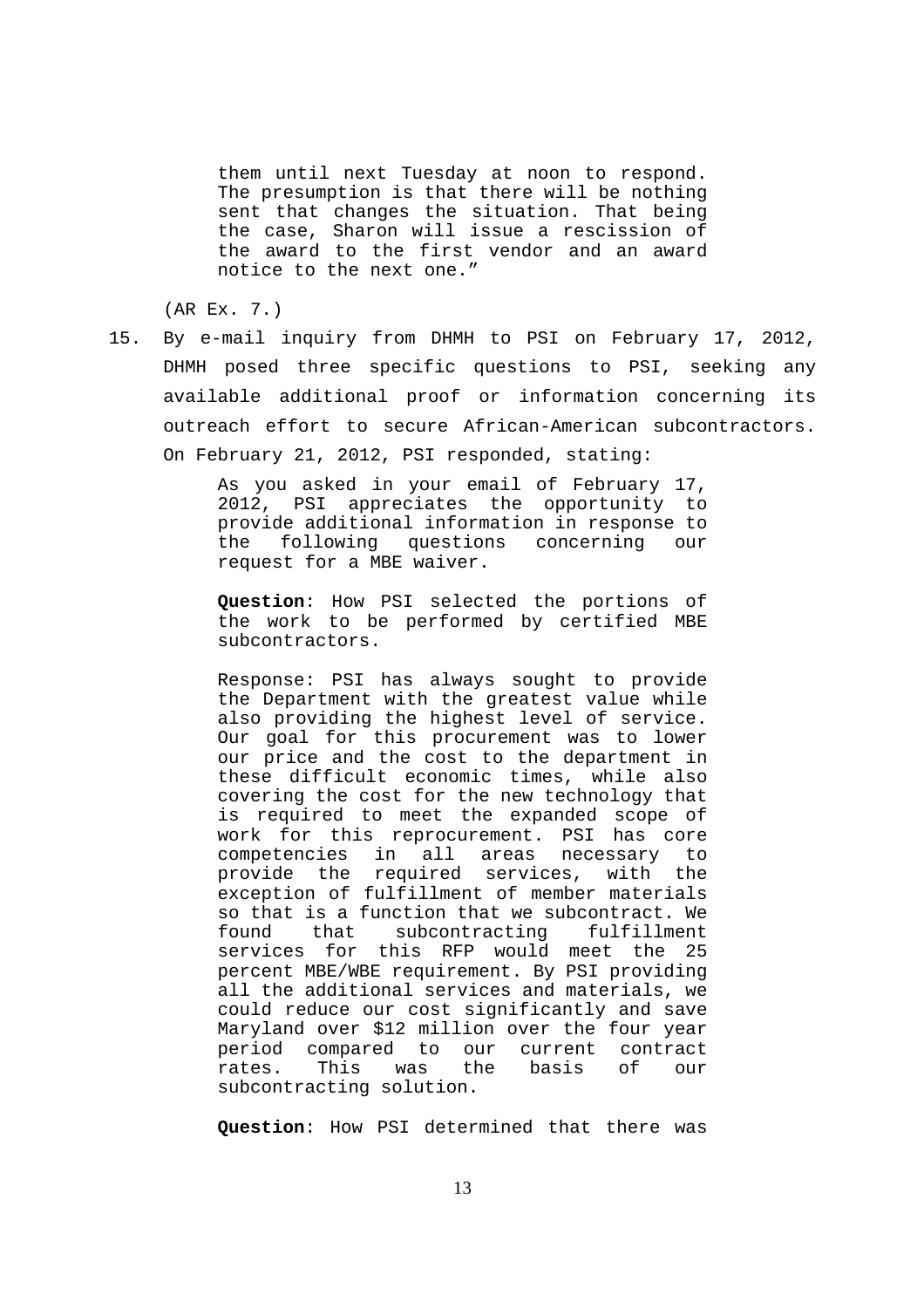only one African American MBE to meet the subgoal listed in the RFP.

Response: To identify a Minority Business Enterprise certified by the Maryland Department of Transportatio under COMAR 21.11.03, PSI searched the MDOT MBE Directory on the Web at: http://mbe.mdot.state.md.us/directory as the RFP indicated this site had the most current and up to date information on Minority Business Enterprises. As explained below, we sought a firm that could perform automated document preparation, commercial printing, direct mail, mail presorting, storage, postage and custom programming services. We identified two firms that were not solely advertising agencies: Art & Negative Graphics Inc. as providing all the services; and RGM Incorporated with services of printing, programming and document preparation.

**Question**: Why PSI ultimately determined that the MBE you initially identified could not provide the "necessary services."

Response: We were familiar with Art & Negative Graphics Inc. as they provide the same array of services under subcontract to PSI for our current contract. When we made contact with RGM Incorporated, we learned that their document management services did not include the ongoing integration with external systems, the mail processing capabilities required, direct mail and presorting services. They described their services as staffing, management consulting, web design and advertising. We determined that it was necessary to meet the Service Levels (SL) outlined in the RFP, for printing and fulfillment services to be performed by the same subcontractor. These SLAs require PSI to send a file to the printing vendor on a daily basis, of enrollees, where documentation needs to be sent, we then have 5 days to complete these mailings. Most importantly, the earlier the mailing occurs the more time an enrollee has, within the 30 day time period, to make a voluntary selection. We also need to receive from the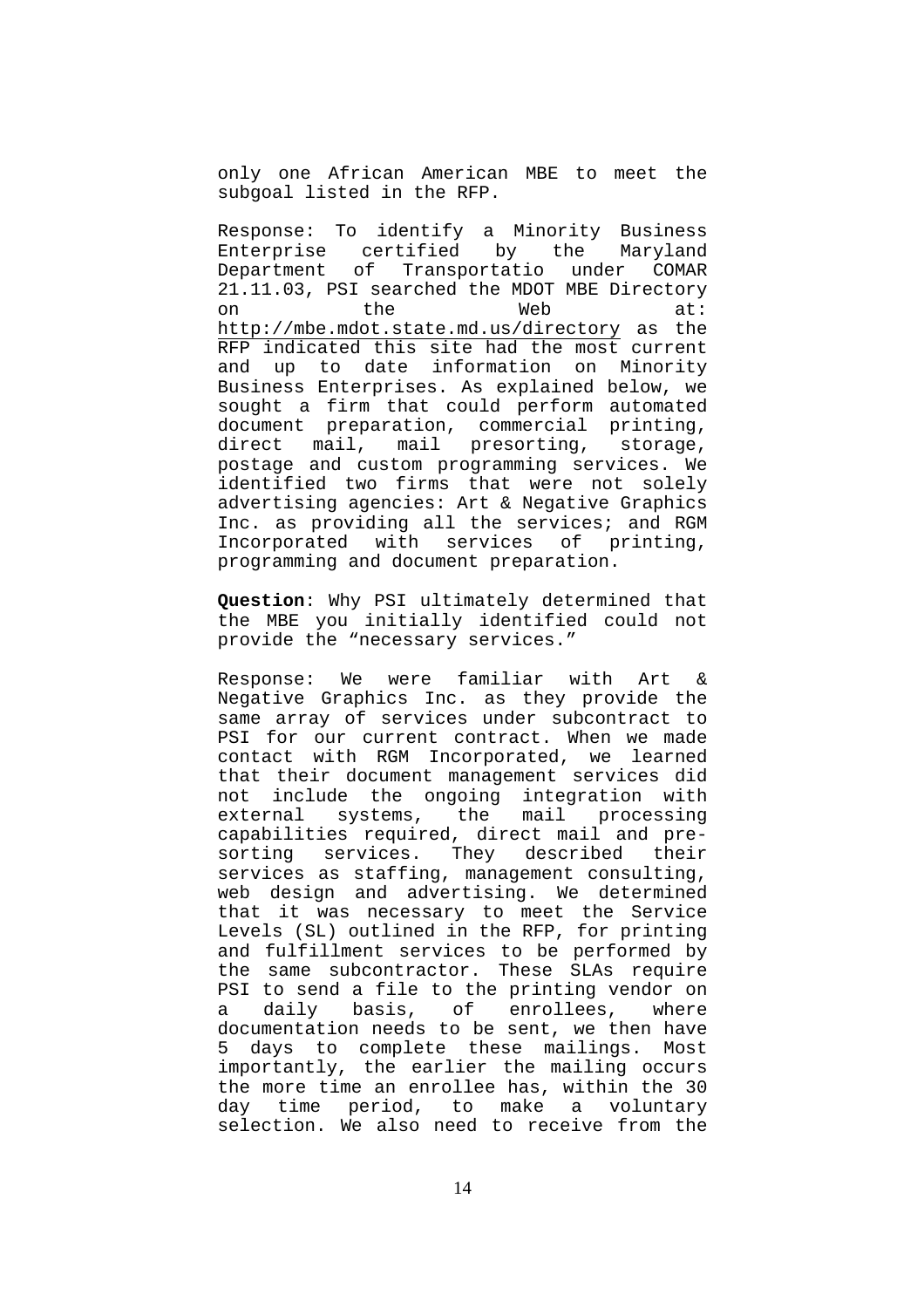vendor a return file to confirm the fulfillment occurred as directed. Therefore, to produce the mailing in the shortest period of time and track each step for compliance to contract specifications (name/address, specific materials sent, date sent) requires an integrated system which RGM did not have based on our discussions.

If we may provide any additional information or clarification, please let me know. As always, it is an honor to serve the Department and Maryland.

(AR Ex. 8; Gambrills Testimony, Tr. IV-703, 708, 752.)

16. The foregoing response failed to convince anyone at DHMH to reverse the initial belief that PSI had not conducted sufficient statutorily mandated MBE outreach efforts to identify and subcontract with one or more African-American firms to perform a portion of the services specified in the RFP. (Gambrills Testimony, Tr. IV-756.) Later on the same day, February 21, 2012, a meeting was conducted which included the DHMH Deputy Secretary, Minority Business Director, Director of Procurement, and the Procurement Office in charge of the subject procurement, at which time the Deputy Secretary determined to concur with the advice of the others and the PRG, and reject the highest ranked PSI proposal as disqualified and ineligible for award for failure to document a good faith effort to achieve the 7% African-American MBE subgoal set forth in the RFP. (Kim Testimony, Tr. III-548, 555, 566, 585, 624, 632.) Although the Deputy Secretary instructed the Minority Business Director to draft a letter over the Deputy Secretary's signature notifying PSI of that decision, the Director of Procurement instead instructed the Procurement Officer to send such a letter without delay over her own signature, and she did so that afternoon after unsuccessfully seeking follow-up guidance from the Deputy Secretary regarding the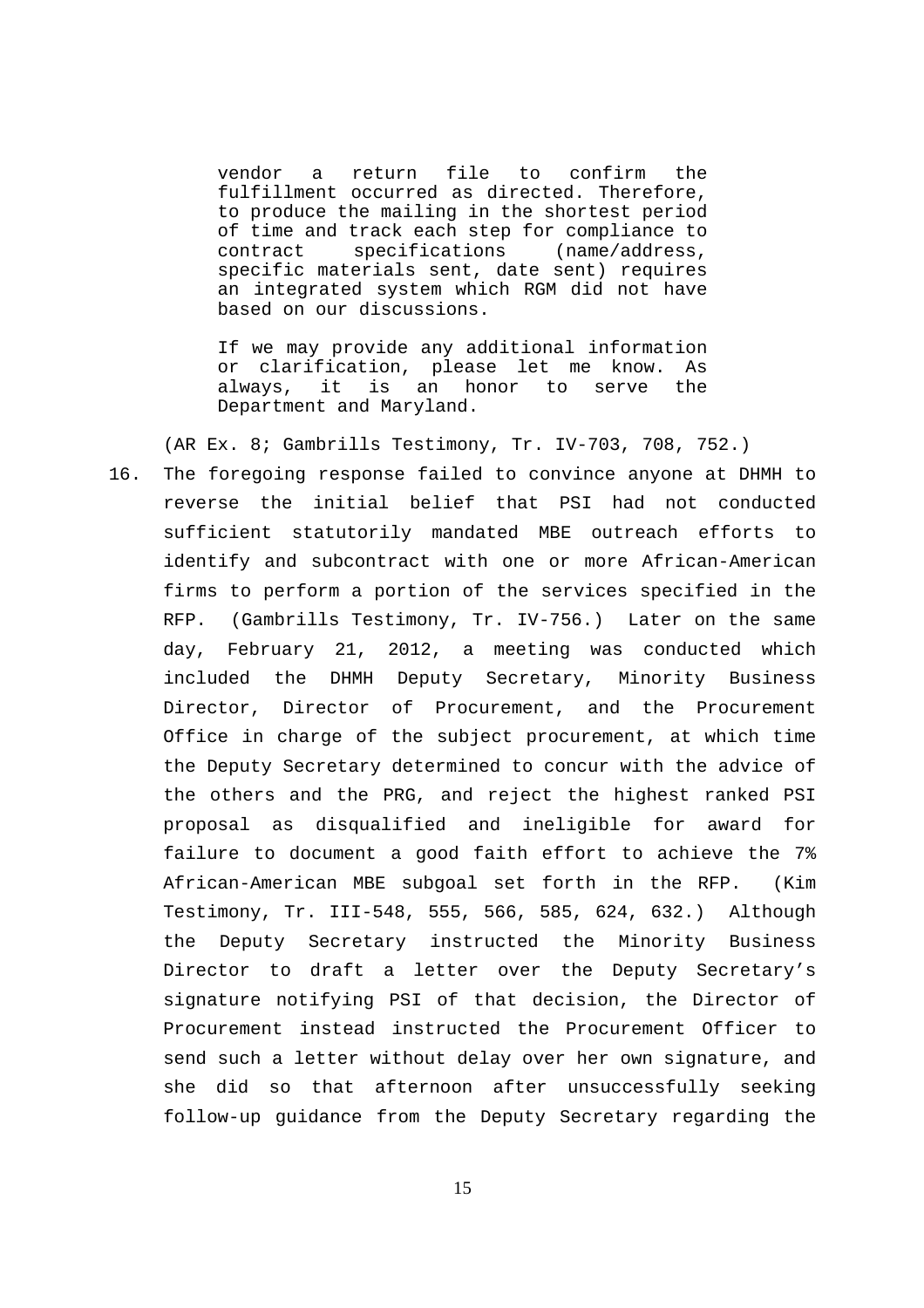inconsistent directives she received from different superiors concerning who was to author and send DHMH's rejection notification to PSI. (AR Ex. 9, 11, 13, 17; Kim Testimony, Tr. III-550, 564; Gambrills Testimony, Tr. IV-718, 721-723.)

- 17. The rejection of PSI as an eligible offeror left second ranked AHS as the recommended awardee. (Goldberg Testimony, Tr. III-502, 526.)
- 18. Later on the same day as the rejection determination and notice to PSI, in response to an e-mail inquiry from legal counsel to AHS, the Director of Procurement advised by email reply, "The previously announced award to PSI has been formally rescinded this afternoon. An award letter to AHS should be going out tomorrow. We are trying to have this as an item to be presented to the Board of Public Works at the meeting of March  $21^{st}$ , barring any protest." (AR Ex. 10.) Additional communications occurred thereafter between DHMH and DBM as well as DHMH and representatives of AHS. (AR Ex. 19, 20, 21, 22). Those communications may be the subject of separate bid protests challenging this procurement, but are not material to the determination of any issue properly raised by appellant in the limited context of the instant proceeding. In part because of those communications, and other alleged irregularities also not pertinent to the instant appeal but still pending in separate independent appeals concerning this RFP, the Procurement Officer recommended that this solicitation be withdrawn and re-bid by DHMH, but that recommendation was overridden by others at DHMH including procurement superiors as well as operational personnel who were and are concerned over the timeliness of award of the contract here at issue. (Gambrills Testimony, Tr. IV-733, 735.)
- 19. On March 15, 2012 PSI filed the instant appeal of the DHMH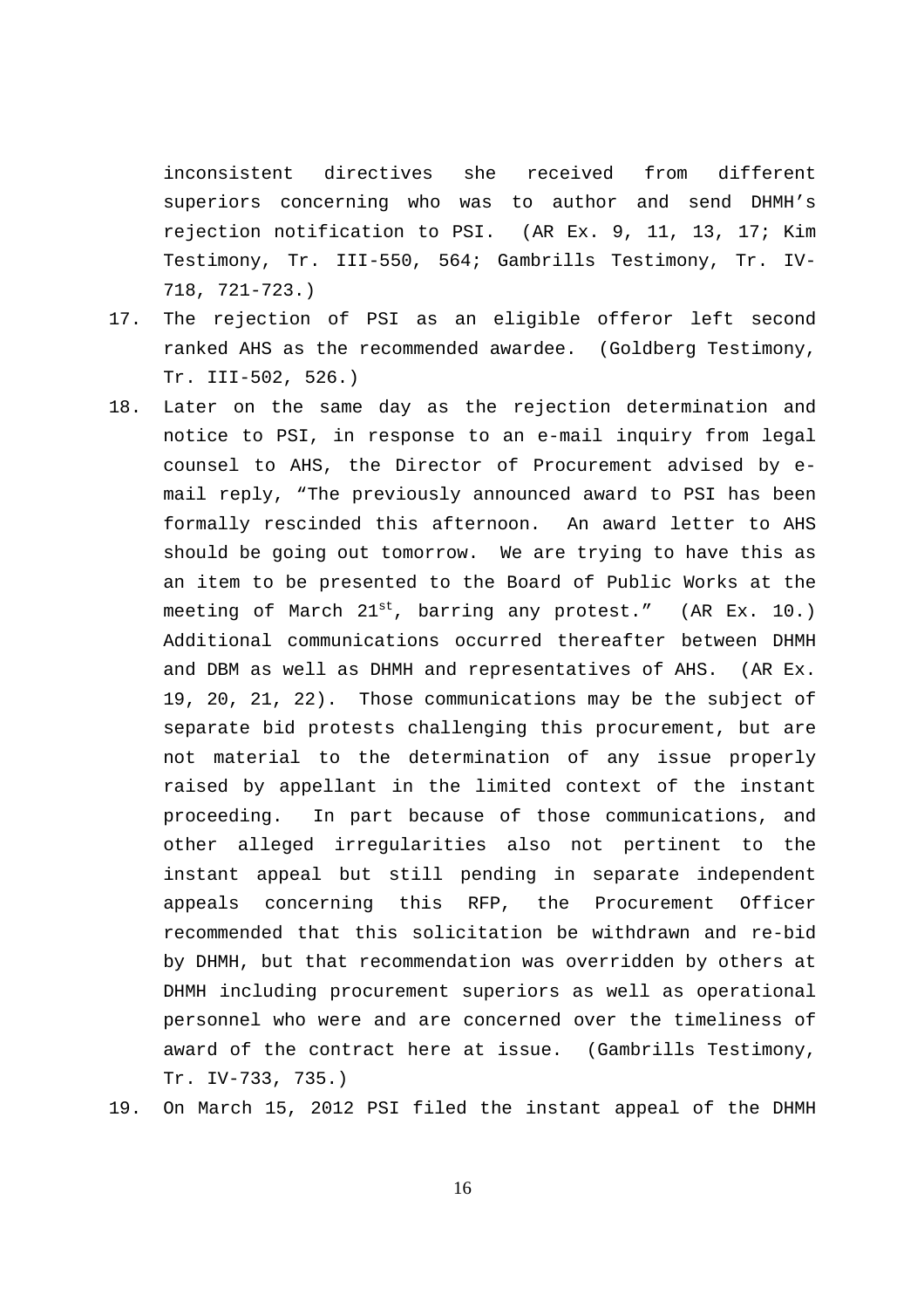February 27, 2012 final decision to deny award of the contract to PSI. DHMH considered seeking AHS contract approval notwithstanding the pendent status of appellant's bid protest, but was directed by DBM to defer presentation to BPW until resolution of this appeal. (Goldberg Testimony, Tr. III-508; Kim Testimony, Tr. III-633.) Motions hearings were conducted before the Maryland State Board of Contract Appeals (Board) on June 20 and September 13, 2012. Full testimonial hearing was concluded October 3, 2012 by the Board's granting of the State's Motion for Summary Decision after direct and cross examination of four witnesses called by appellant, including the DHMH Deputy Secretary, Director of Procurement, and Procurement Officer handling this RFP. Transcripts of the proceedings were subsequently provided to the Board through October 11, 2012.

### **Decision**

A single issue is raised by this appeal, namely, whether or not the determination by DHMH to disqualify the proposal submitted by appellant PSI was unlawful, erroneous, unsupported, or otherwise an abuse of discretion. The resolution of that issue begins and ends with the application of the pertinent statute and regulation, which mirror the language also included in the solicitation itself. No issue is raised in this appeal concerning the constitutionality of Maryland's MBE program, nor the adequacy of the disparity study upon which the program is based, nor the lawfulness or propriety of the actual numerical goals or subgoals actually set forth in the RFP here at issue.

Maryland Annotated Code, State Finance and Procurement (SF&P) Article § 14-302 states:

> (a) Goals and requirements for units and contractors.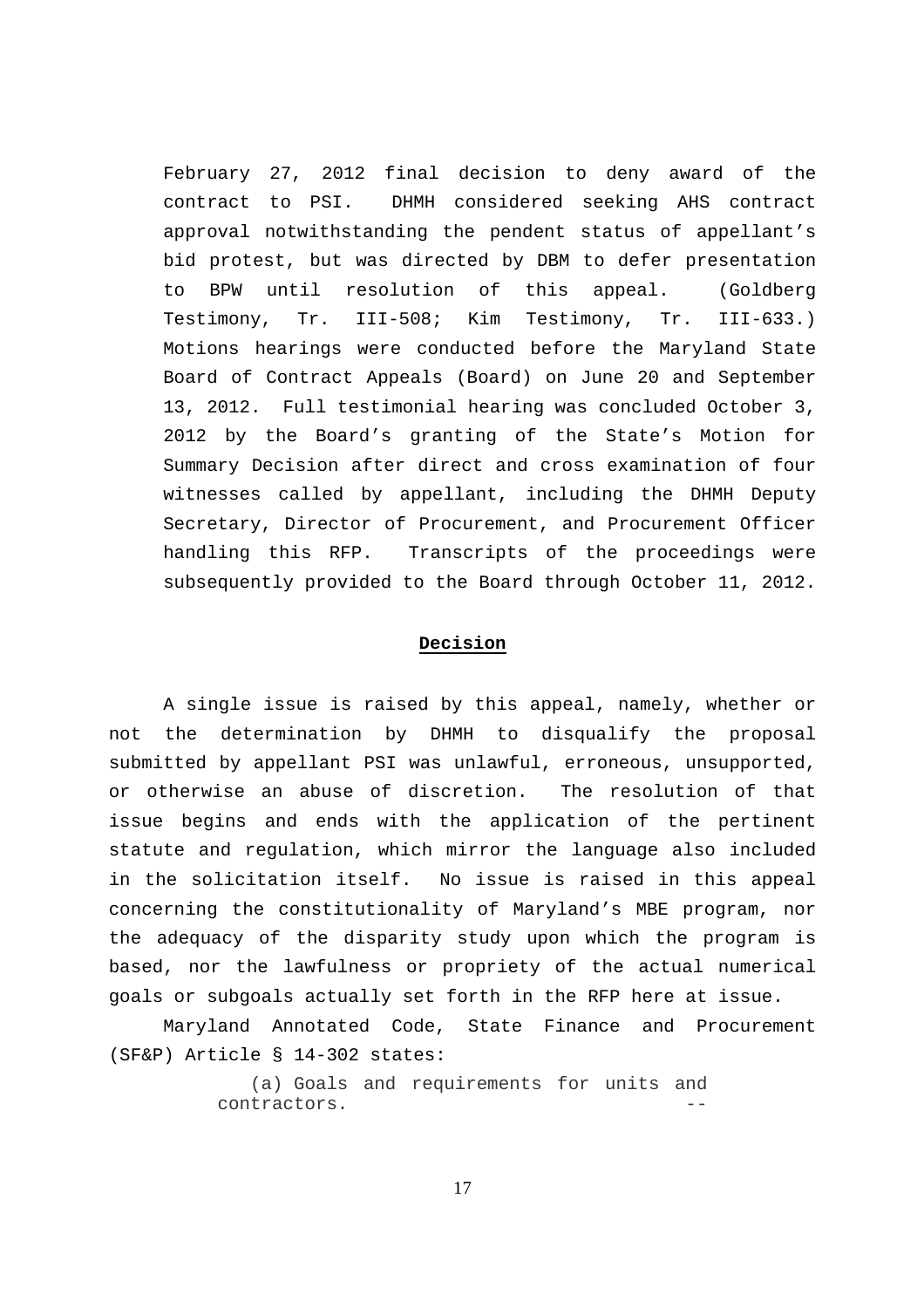(1) (i) Except for leases of real property, each unit shall structure procurement procedures, consistent with the purposes of this subtitle, to try to achieve an overall percentage goal of the unit's total dollar value of procurement contracts being made directly or indirectly to certified minority business enterprises.

 (ii) 1. The overall percentage goal shall be established on a biennial basis by the Special Secretary of Minority Affairs, in consultation with the Secretary of Transportation and the Attorney General.

 2. During any year in which there is a delay in establishing the overall goal, the previous year's goal will apply.

 (iii) 1. In consultation with the Secretary of Transportation and the Attorney General, the Special Secretary of Minority Affairs shall establish guidelines on a biennial basis for each unit to consider while determining whether to set subgoals for the minority groups listed in § 14-  $301(j)(1)(i)1, 2, 3, 4,$  and 6 of this subtitle.

 2. During any year in which there is a delay in establishing the subgoal guidelines, the previous year's subgoal<br>guidelines will apply. guidelines will apply.

 (iv) 1. The Special Secretary of Minority Affairs, in consultation with the Secretary of Transportation and the Attorney General, shall establish goals and subgoal guidelines that, to the maximum extent feasible, approximate the level of minority business enterprise participation that would be expected in the absence of discrimination.

 2. In establishing overall goals and subgoal guidelines, the Special Secretary of Minority Affairs shall provide for public participation by consulting with minority, women's, and general contractor groups, community organizations, and other officials or organizations that could be expected to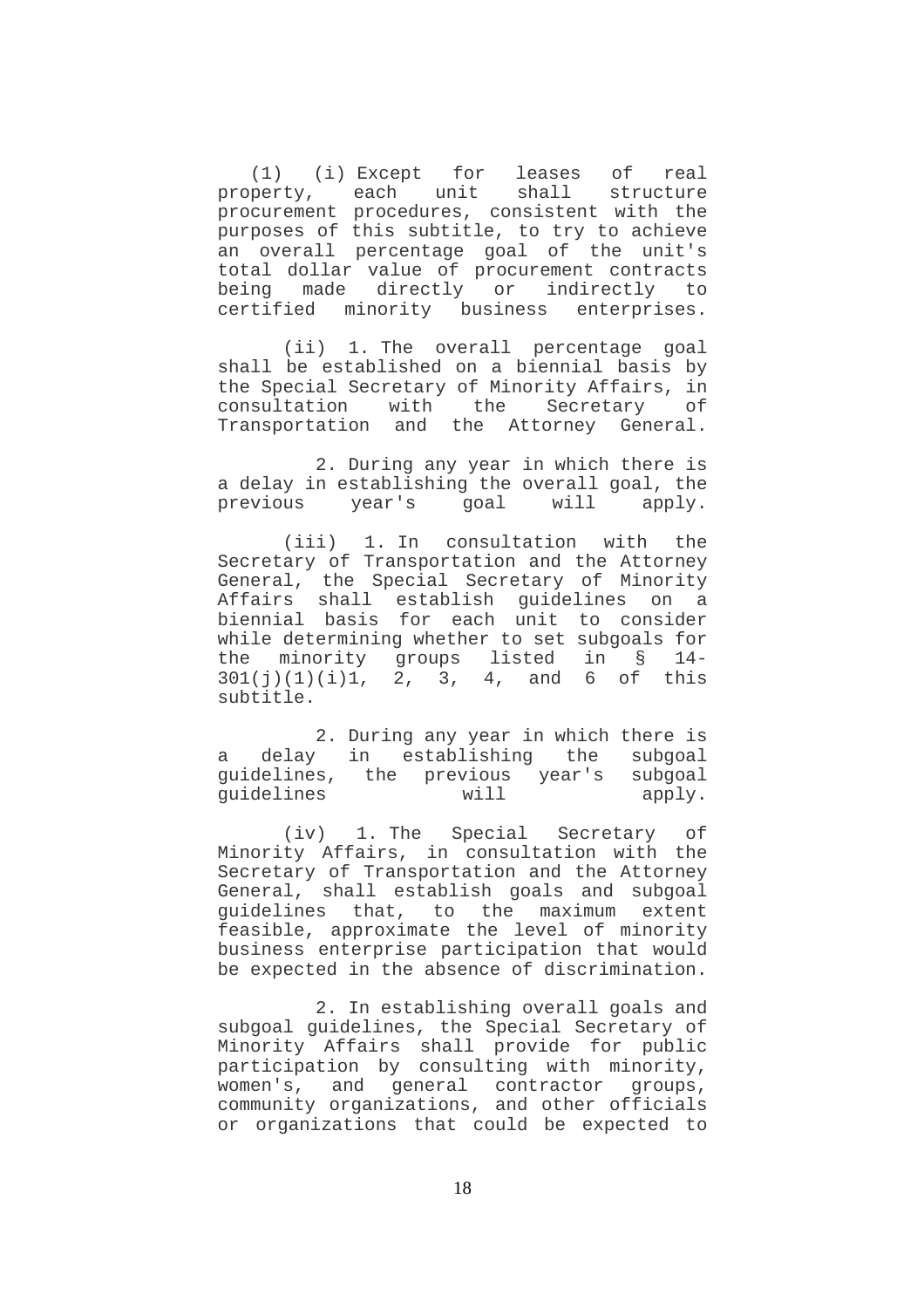A. the availability of minorityand women- owned businesses;

 B. the effects of discrimination on opportunities for minority- and womenowned businesses; and

 C. the State's operation of the Minority Business Enterprise Program.

 (v) In establishing overall goals, the factors to be considered shall include:

 1. the relative availability of minority- and women-owned businesses to participate in State procurement as demonstrated by the State's most recent disparity study;

 2. past participation of minority business enterprises in State procurement, except for procurement related to leases of real property; and

 3. other factors that contribute to constitutional goal setting.

...

(2) Each unit shall:

 (i) consider the practical severability of all contracts and, in accordance with § 11-201 of this article, may not bundle contracts;

 (ii) implement a program that will enable the unit to evaluate each contract to determine the appropriate minority business enterprise participation goals, if any, for the contract based on:

 1. the potential subcontract opportunities available in the prime procurement contract;

 2. the availability of certified minority business enterprises to respond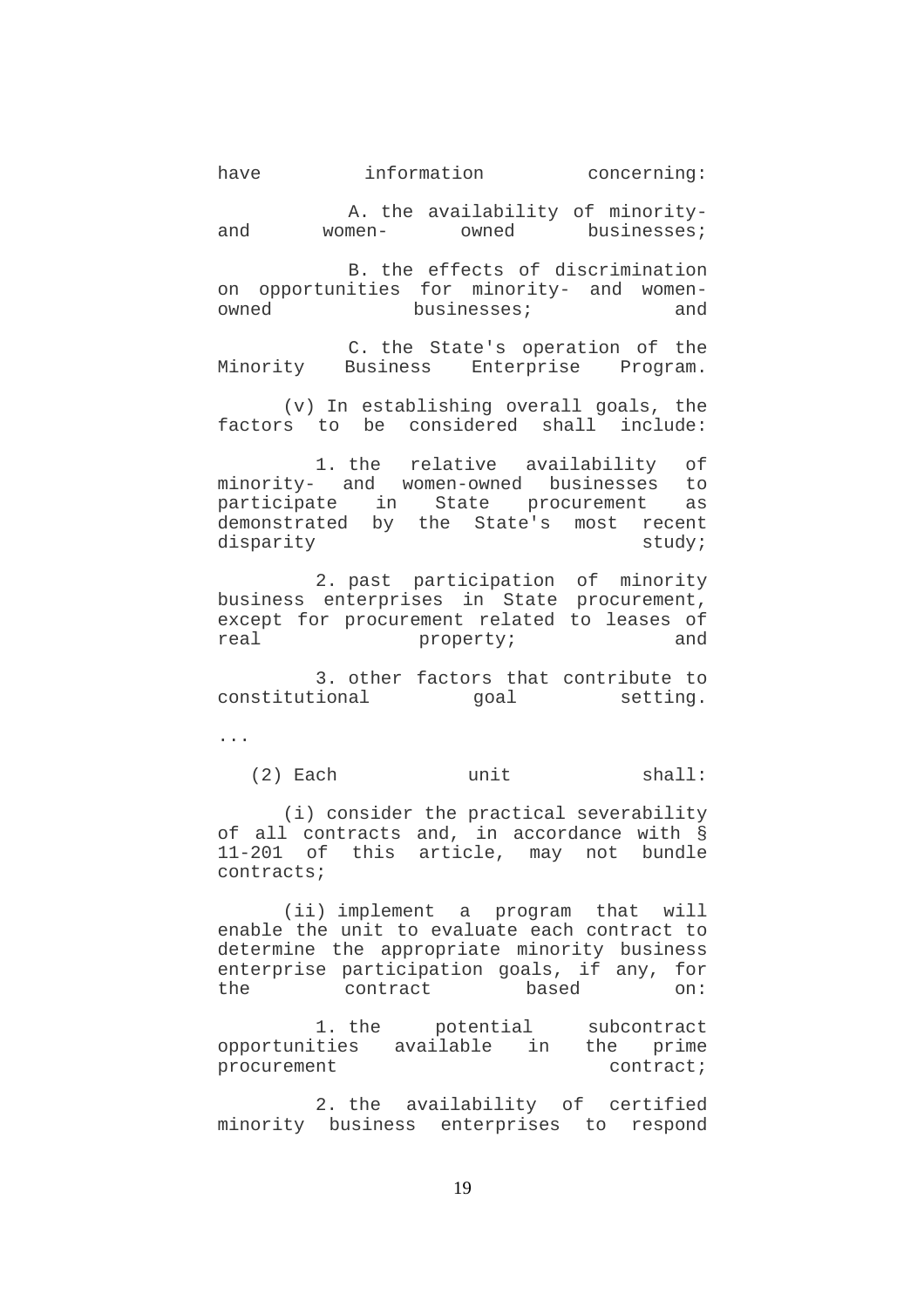competitively to the potential subcontract opportunities;

 3. the guidelines established under paragraph (1)(ii) of this subsection; and

 4. other factors that contribute to constitutional goal setting;

 (iii) monitor and collect data with respect to prime contractor compliance with contract qoals; and

 (iv) institute corrective action when prime contractors do not make good-faith efforts to comply with contract goals.

 (3) Units may not use quotas or any project goal-setting process that:

 (i) solely relies on the State's overall numerical goal, or any other jurisdiction's overall numerical goal; or

 (ii) fails to incorporate the analysis outlined in paragraph (2)(ii) of this subsection.

 (4) (i) A woman who is also a member of an ethnic or racial minority group may be certified in that category in addition to the gender category.

 (ii) For purposes of achieving the goals in this subsection, a certified minority business enterprise may participate in a procurement contract and be counted as a woman-owned business, or as a business owned by a member of an ethnic or racial group, but not both, if the business has been certified in both categories.

 (5) Each unit shall meet the maximum feasible portion of the State's overall goal<br>established in accordance with this in accordance with this subsection by using race-neutral measures to facilitate minority business enterprise participation in the procurement process.

(6) If a unit establishes minority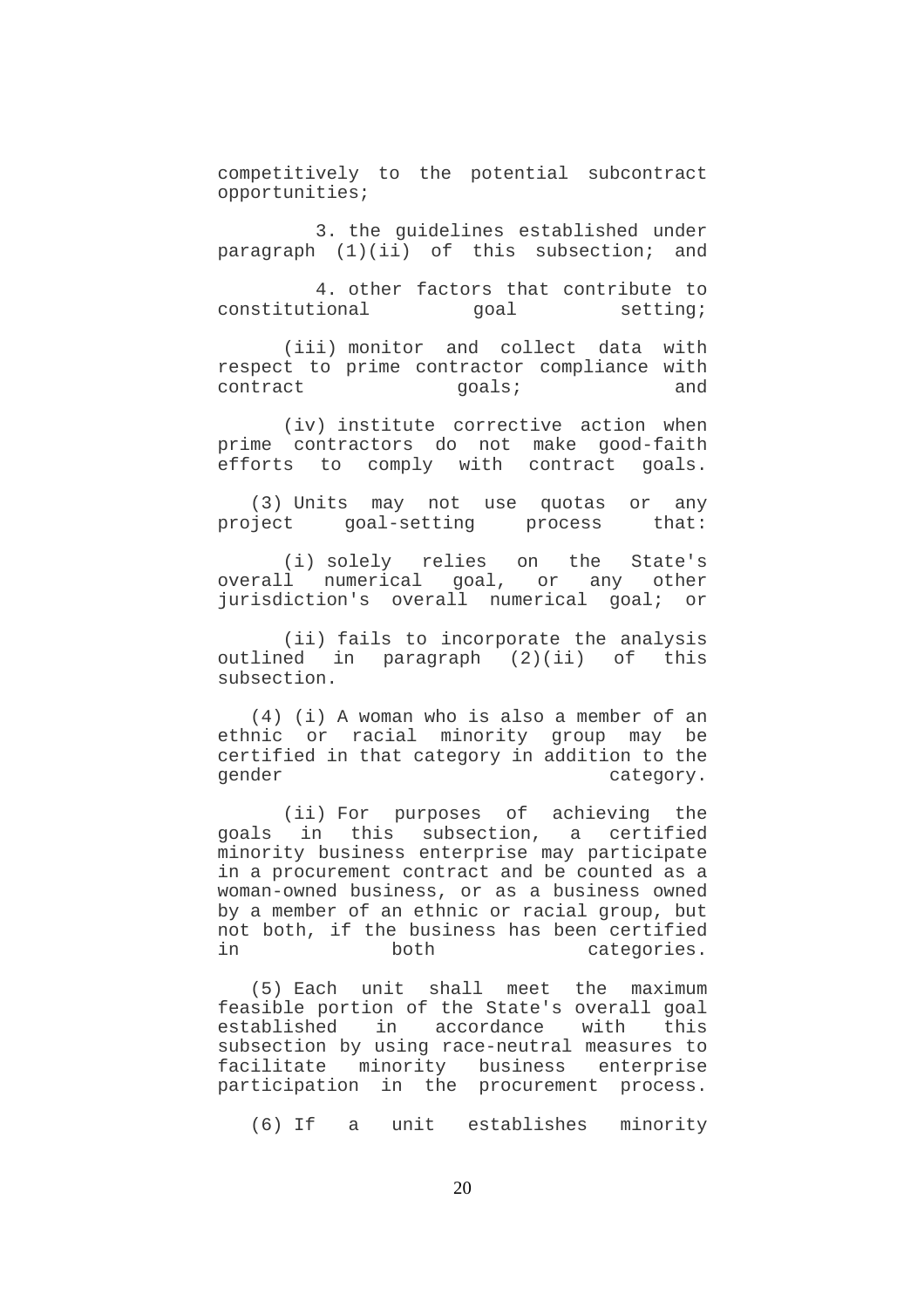business enterprise participation goals for a contract, a contractor, including a contractor that is a certified minority business enterprise, shall:

 (i) identify specific work categories appropriate for subcontracting;

(ii) at least 10 days before bid<br>opening, solicit minority business minority business enterprises, through written notice that:

 1. describes the categories of work under item (i) of this paragraph; and

 2. provides information regarding the type of work being solicited and specific instructions on how to submit a bid;

 (iii) attempt to make personal contact with the firms in item (ii) of this paragraph;

 (iv) offer to provide reasonable assistance to minority business enterprises to fulfill bonding requirements or to obtain<br>a waiver of those requirements; a waiver of those requirements;

 (v) in order to publicize contracting opportunities to minority business enterprises, attend prebid or preproposal meetings or other meetings scheduled by the  $unit:$  and  $unit:$ 

 (vi) upon acceptance of a bid or proposal, provide the unit with a list of minority businesses with whom the contractor negotiated, including price quotes from minority and nonminority firms.

...

 (8) (i) 1. If a contractor, including a certified minority business enterprise, does not achieve all or a part of the minority business enterprise participation goals on a contract, the unit shall make a finding of whether the contractor has demonstrated that the contractor took all necessary and reasonable steps to achieve the goals,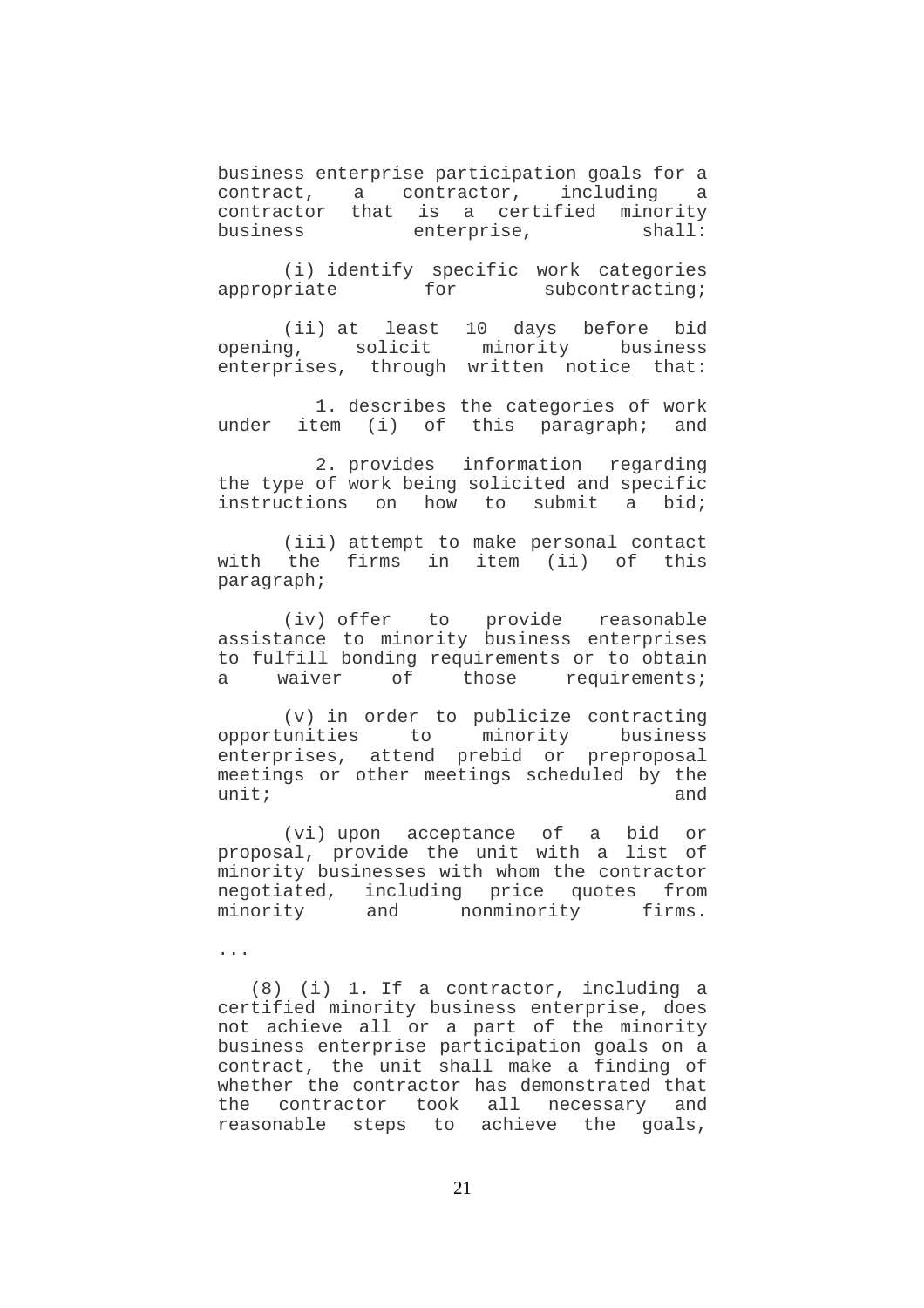including compliance with paragraph (6) of this subsection.

 2. A waiver of any part of the minority business enterprise goals for a contract shall be granted if a contractor provides a reasonable demonstration of goodfaith efforts to achieve the goals.

...

Similarly, implementing regulations provide as follows:

COMAR 21.11.03.09

.09 Procurement Solicitations.

A. To attain the overall and specific MBE goals under Regulation .01A of this chapter, procurement agencies shall set, where appropriate, an overall certified MBE participation goal, expressed as a percentage of the dollar value of the contract, and subgoals to facilitate the participation of certain groups as prescribed under Regulation .01A(2) of this chapter, unless:

(1) The procurement is a construction contract having an estimated value of less than \$50,000;or

(2) The contract has been designated as a procurement to be made without any certified MBE participation goals pursuant to Regulation .01E of this chapter.

B. Goal Setting Generally.

(1) A procurement agency shall assess the potential for certified MBE prime contractor and subcontractor participation in each contract, and estimate the amount of participation if any before initiating the procurement. The procurement agency shall use the MBE strategies decided most appropriate for the particular contract.

(2) The following factors may be used to anticipate the degree of certified MBE prime contractor participation, to decide the certified MBE participation goal and subgoals,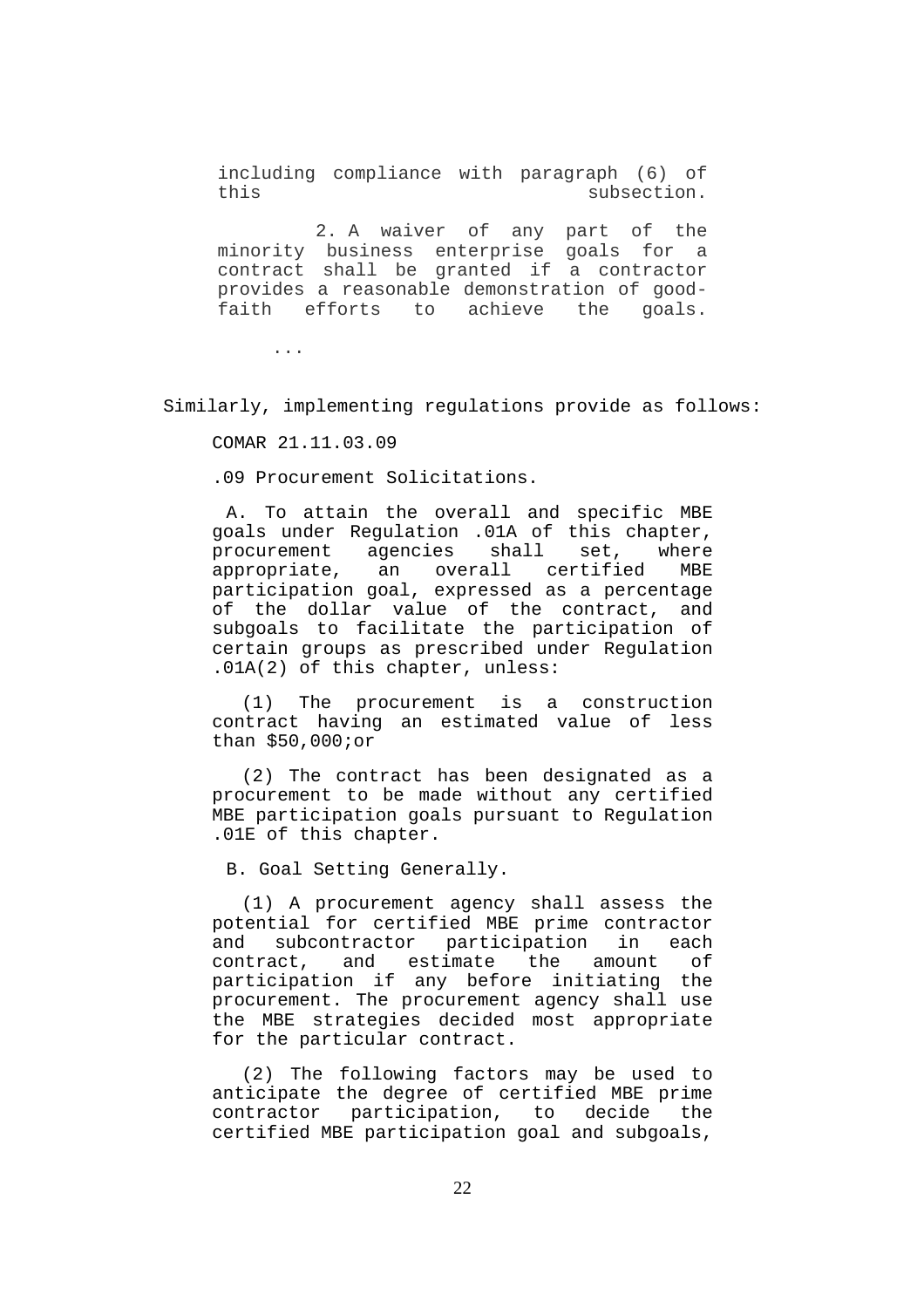when used, and the MBE prime contractor and subcontractor procurement strategy to be used:

(a) The extent to which direct solicitation at the prime contract level, subcontracting, or a combination of both is determined most likely to result in maximum certified MBE participation in the contract;

(b) The number of certified MBEs listed in the Central Directory or otherwise identified for a particular supply, service, maintenance, construction, constructionrelated service, architectural service, or engineering service;

(c) The geographical proximity, when relevant, of certified MBEs identified under §A(2)(b) of this regulation to the location of the work to be performed;

(d) The feasibility of subcontracting opportunities given the nature and extent of the proposed contract; and

(e) The guidelines established by the Office of Minority Affairs for determining the subgoals to be set for the groups listed in State Finance and Procurement Article, §14- 301(i)(1)(i)1, 2, 3, 4, and 6, Annotated Code of Maryland.

C. MBE Subcontracting Provisions.

(1) Any contract may contain certified MBE subcontract participation goals, expressed as a percentage of the dollar value of the contract, that the contractor shall attempt to subcontract to certified MBEs. A procurement agency may establish certified MBE subcontract goals for a particular construction contract of \$50,000 or less, or any supply, maintenance, service, construction-related service, architectural service, or engineering service contract, notwithstanding the contract's estimated value.

(2) Solicitation Content. Each solicitation identified by a procurement agency as having subcontract opportunities shall contain the clauses required by COMAR 21.05.08.03 and .04. The solicitation shall also contain provisions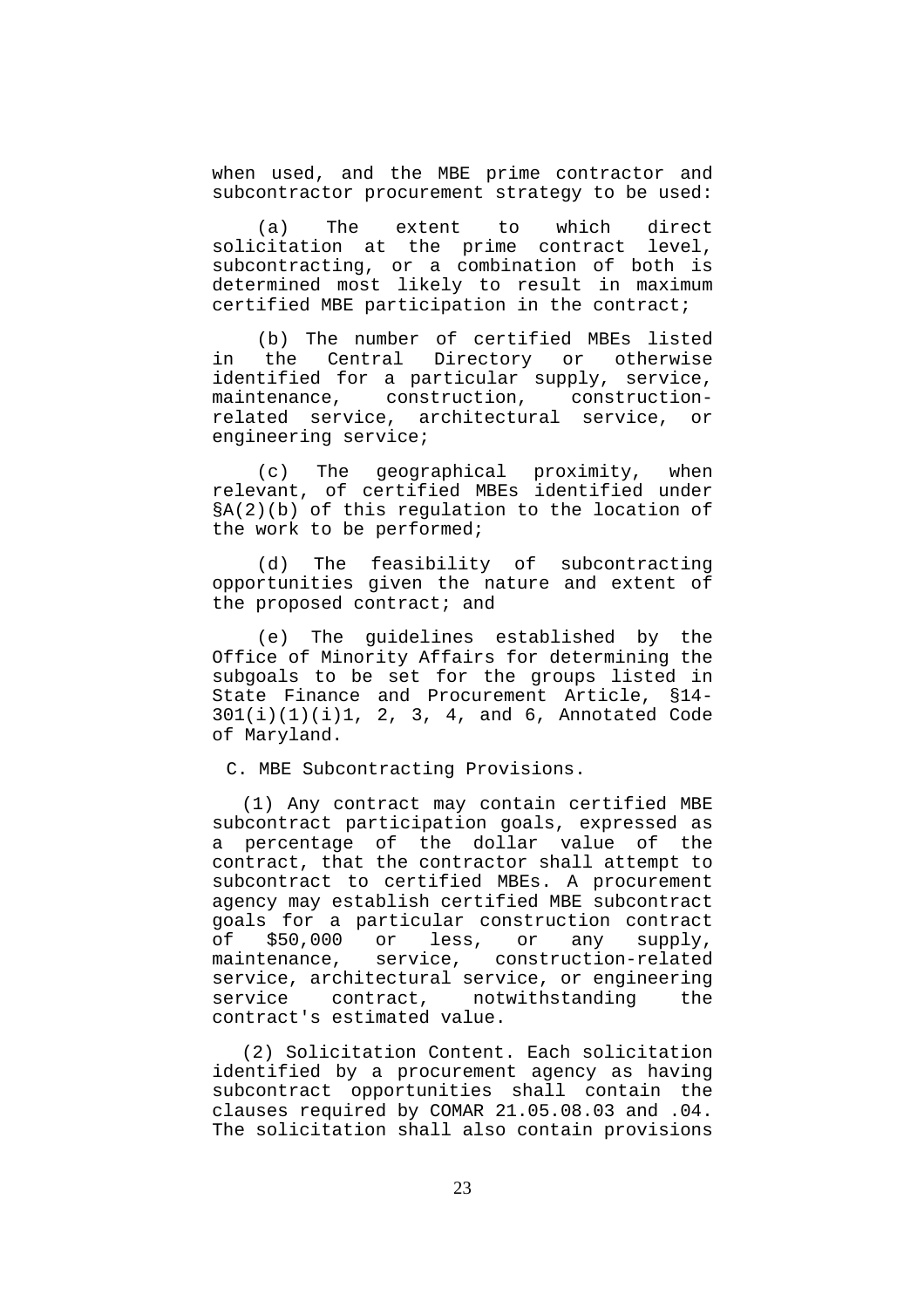requiring bidders or offerors including those bidders or offerors that are certified MBEs to:

(a) Identify specific work categories within the scope of the procurement appropriate for subcontracting;

(b) Solicit certified MBEs in writing at least 10 days before bids or proposals are due, describing the identified work categories and providing instructions on how to bid on the subcontracts;

(c) Attempt to make personal contact with the certified MBEs solicited and to document these attempts;

(d) Assist certified MBEs to fulfill, or to seek waiver of, bonding requirements; and

(e) Attend prebid or other meetings the procurement agency schedules to publicize contracting opportunities to certified MBEs.

(3) On forms provided by the procurement agency, a bidder or offeror shall submit with its bid or proposal:

(a) A completed MBE utilization and fair solicitation affidavit including either an<br>agreement to meet the certified MBE agreement to meet the certified MBE participation goal or a request for a full or partial waiver; and

(b) A completed MBE participation schedule that identifies the certified minority businesses that the bidder or offeror agrees to utilize in the performance of the contract and the percentage of contract value attributed to each MBE.

(4) The MBE participation schedule shall:

(a) Include the name of each certified MBE that will participate in the project including the certification category under which the MBE is participating; and

(b) Include the percentage of the contract to be paid to each MBE for the work or supply.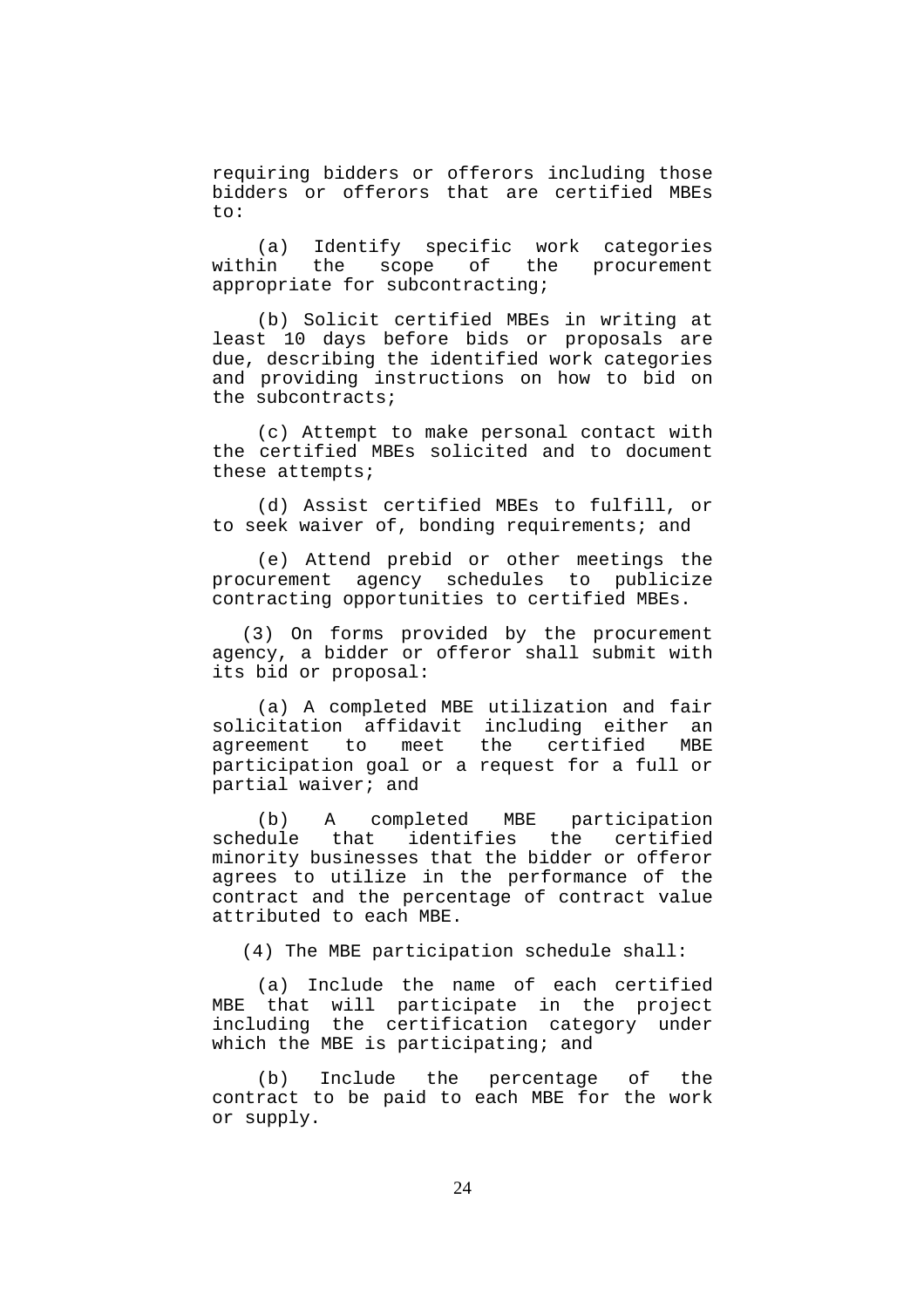(5) The failure of a bidder to accurately complete and submit the MBE utilization affidavit and the MBE participation schedule shall result in a determination that the bid is not responsive.

(6) The failure of an offeror to accurately complete and submit the MBE utilization affidavit and the MBE participation schedule shall result in a determination that the proposal is not susceptible of being selected for award.

...

COMAR 21.11.03.10

.10 Contract Award.

B. Additional Documentation.

(1) The documentation in §B(4) of this regulation is considered as part of the contract, and shall be furnished by the apparent successful bidder or offeror to the procurement officer within 10 working days from notification of apparent award, or from the date of the award, whichever is earlier. If the documentation is not furnished within the specified time, the bidder or offeror may be rejected as nonresponsible.

(2) An MBE subcontractor project participation statement shall be furnished, signed by the bidder or offeror and each MBE listed in the MBE participation schedule, which includes:

(a) A statement of intent to enter into a contract between the prime contractor and each subcontractor;

(b) If a contract is executed between the procurement agency and the prime contractor or, if the prime contract has been awarded and the procurement officer makes a request, copies of the subcontract agreement or agreements; and

(c) The amount and type of bonds required of MBE subcontractors, if any.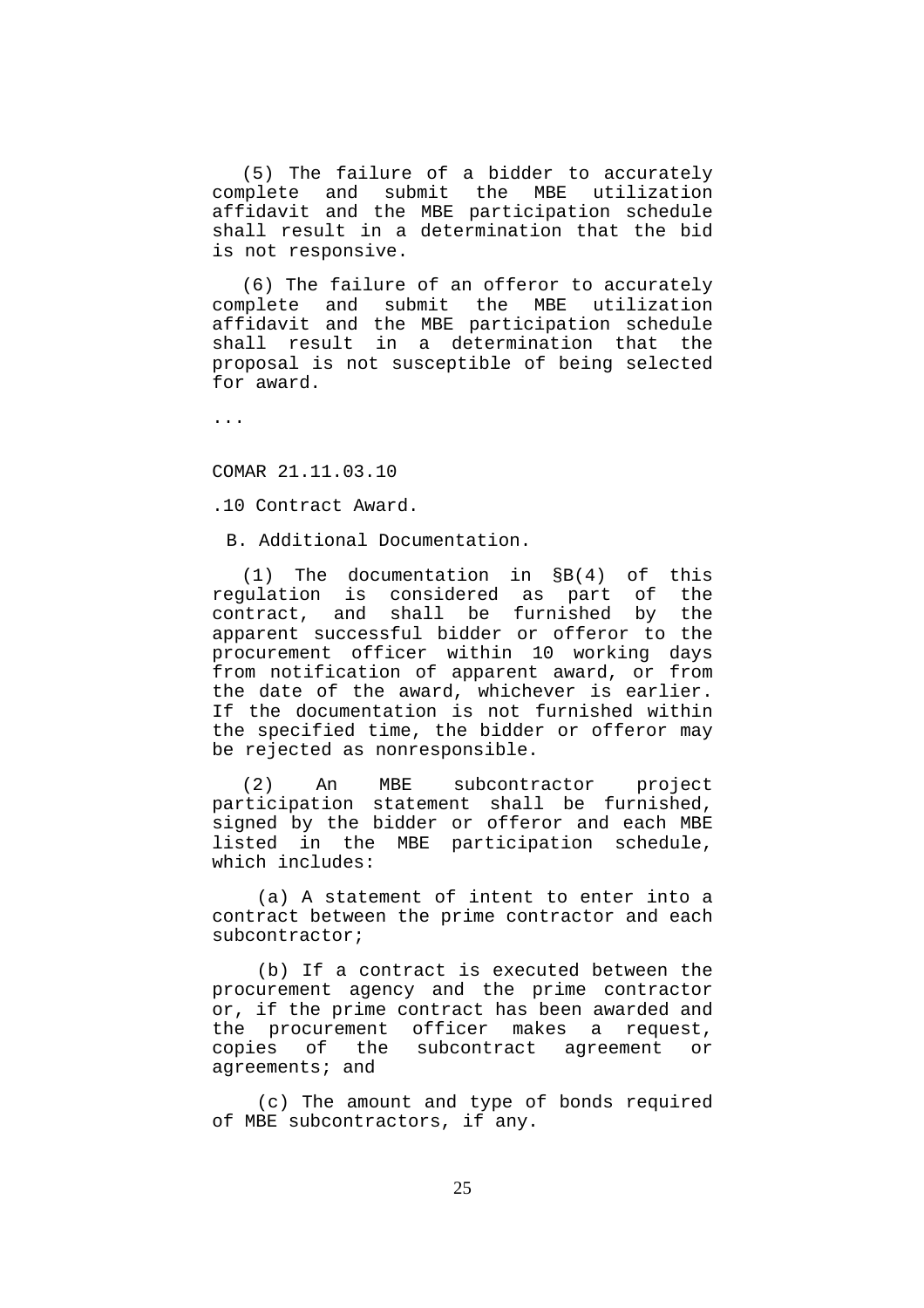(3) An affidavit shall be completed and signed by the prime contractor stating that, in the solicitation of subcontract quotations or offers, MBE subcontractors were provided not less than the same information and amount of time to respond as were non-MBE subcontractors. If this affidavit is part of the utilization affidavit, it shall be submitted with the bid or proposal.

(4) Other documentation considered appropriate by the procurement agency to ascertain bidder or offeror responsibility in connection with the contract MBE participation goal shall be furnished by the bidder or offeror.

(5) If the MBE utilization affidavit and MBE participation schedule of the apparent successful bidder or offeror do not achieve the contract goal for MBE participation, the apparent successful bidder or offeror shall submit documentation supporting the waiver request that was included with the bid or proposal as provided in Regulation .11 of this chapter.

(6) The contractor, by submitting the bid or offer, consents to provide that documentation requested by the designated department or procurement agency pursuant to COMAR 21.11.03.13, and to provide right of entry at any reasonable time for purposes of the State's representatives verifying compliance with the MBE subcontractor requirements.

C. Contracts Involving Subcontracts.

(1) A contract involving subcontracts is subject to the procurement agency's concluding that the apparent successful bidder or offeror meets the applicable certified MBE participation provisions contained in the solicitation.

(2) Upon review of the documentation submitted under §B of this regulation, the procurement agency shall make a finding whether the apparent successful bidder or offeror has complied in good faith with the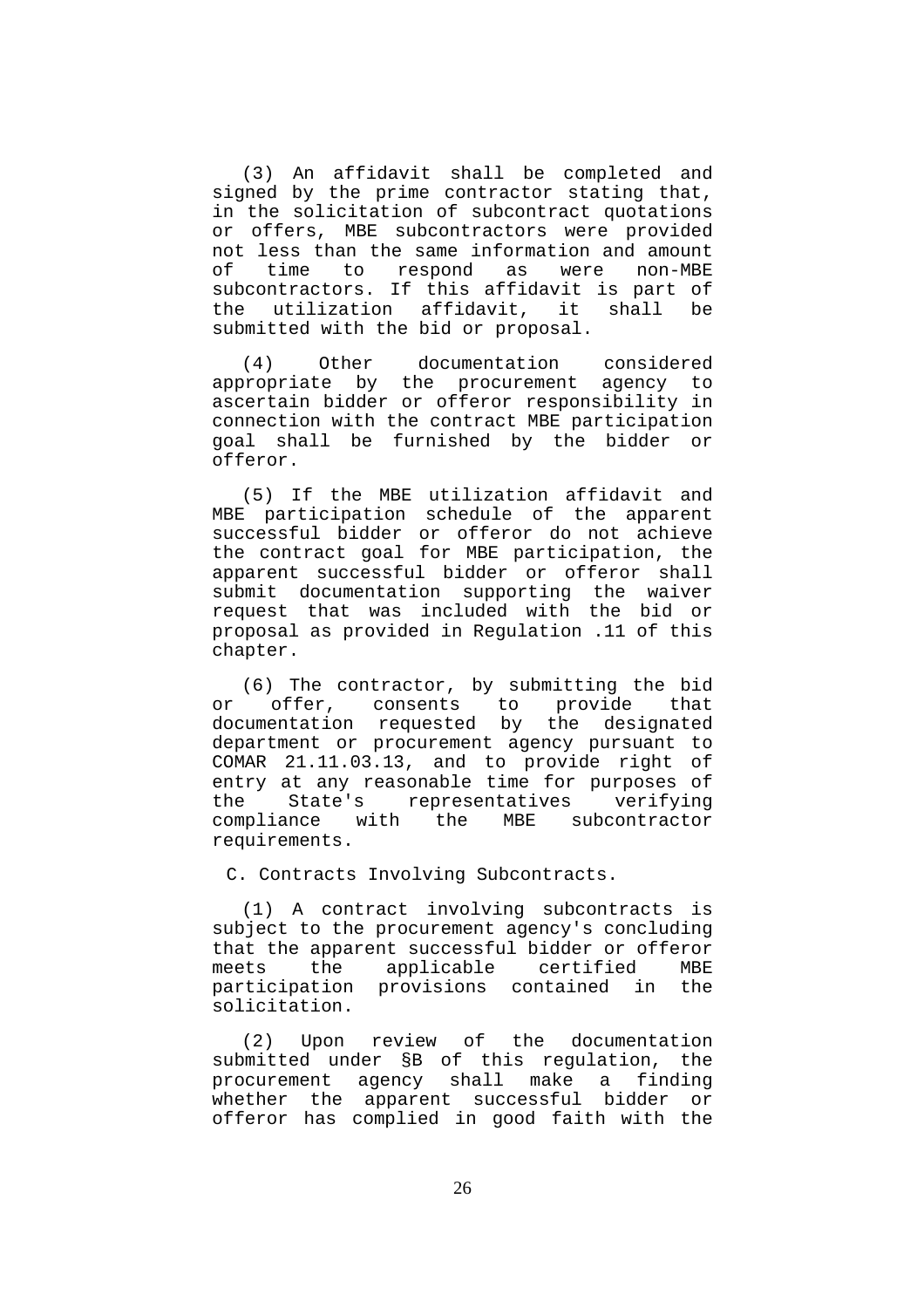outreach efforts required under Regulation  $.09C(2)(a) - (e)$  of this chapter. If the procurement agency finds that the contractor has complied in good faith, the agency may not require the contractor to renegotiate any subcontract in order to achieve a different result.

(3) Nothing in this regulation is intended to preclude the award of a contract<br>conditionally upon receipt of the upon receipt of the documentation specified in §B of this regulation.

D. If a procurement agency determines that the apparent successful bidder or offeror has not complied with the certified MBE subcontract participation contract goal, and has not obtained a waiver in accordance with Regulation .11 of this chapter, or if the bidder or offeror fails to submit the documentation required by the solicitation, or fails to comply in good faith with the outreach efforts required under Regulation  $.09C(2)(a) - (e)$  of this chapter, the procurement officer, upon review by the Office of the Attorney General and approval of the agency head having jurisdiction over the contract, may reject the bid or offer or cancel the award of the contract. The reasons for this action shall be specified in writing and mailed or delivered to the bidder or offeror.

COMAR 21.11.03.11

.11 Waiver.

A. If, for any reason, the apparent successful bidder or offeror is unable to achieve the contract goal for each certified MBE classification specified as having a subcontract goal or the overall MBE contract goal, the bidder or offeror may request, in writing, a waiver to include the following:

(1) A detailed statement of the efforts made to select portions of the work proposed to be performed by certified MBEs, including the work to be performed by each MBE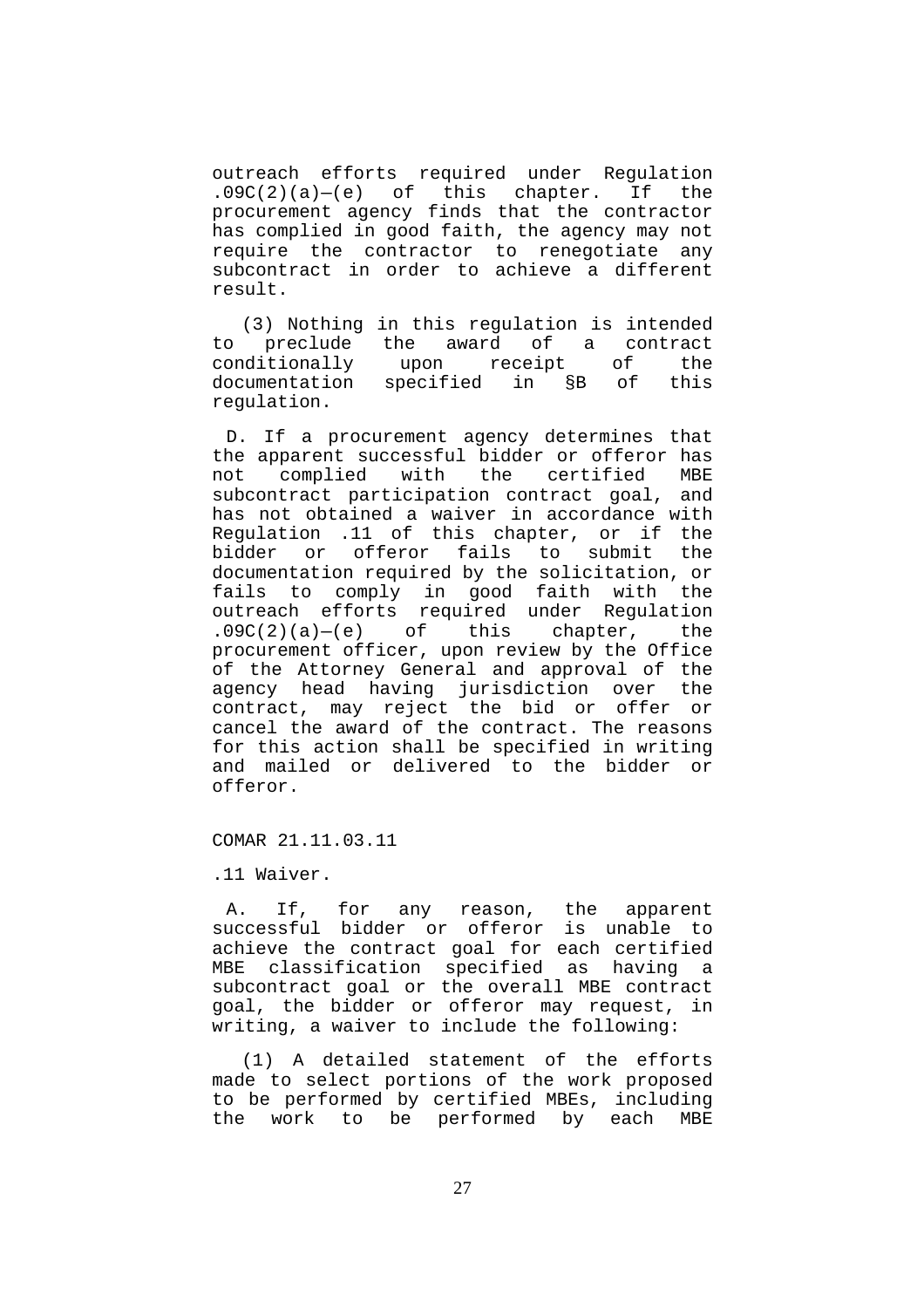classification if an MBE subgoal has been specified, in order to increase the likelihood of achieving the stated goal;

(2) A detailed statement of the efforts made to contact and negotiate with certified MBEs, and if appropriate, by certified MBE classification, including:

(a) The names, addresses, dates, telephone numbers, and classification of certified MBEs contacted, and

(b) A description of the information provided to certified MBEs regarding the plans, specifications, and anticipated time schedule for portions of the work to be performed;

(3) As to each certified MBE that placed a subcontract quotation or offer that the apparent successful bidder or offeror considers not to be acceptable, a detailed statement of the reasons for this conclusion;

(4) A list of certified MBEs including, if applicable, certified MBEs in each MBE classification, found to be unavailable, which shall be accompanied by an MBE unavailability verification form signed by the certified MBE, or a statement from the apparent successful bidder or offeror that the certified MBE refused to give the written verification;

(5) The record of the apparent successful bidder's or offeror's compliance with the outreach efforts required under Regulation  $.09C(2)(a)–(e)$  of this chapter; and

(6) If the request for a waiver is for a certain MBE classification within an overall MBE goal, the bidder or offeror shall demonstrate reasonable efforts to meet the overall MBE goal with other MBE classification or classifications.

B. A waiver of a certified MBE contract goal may be granted only upon a reasonable demonstration by the bidder or offeror that certified MBE subcontract participation was unable to be obtained, or was unable to be obtained at a reasonable price or in the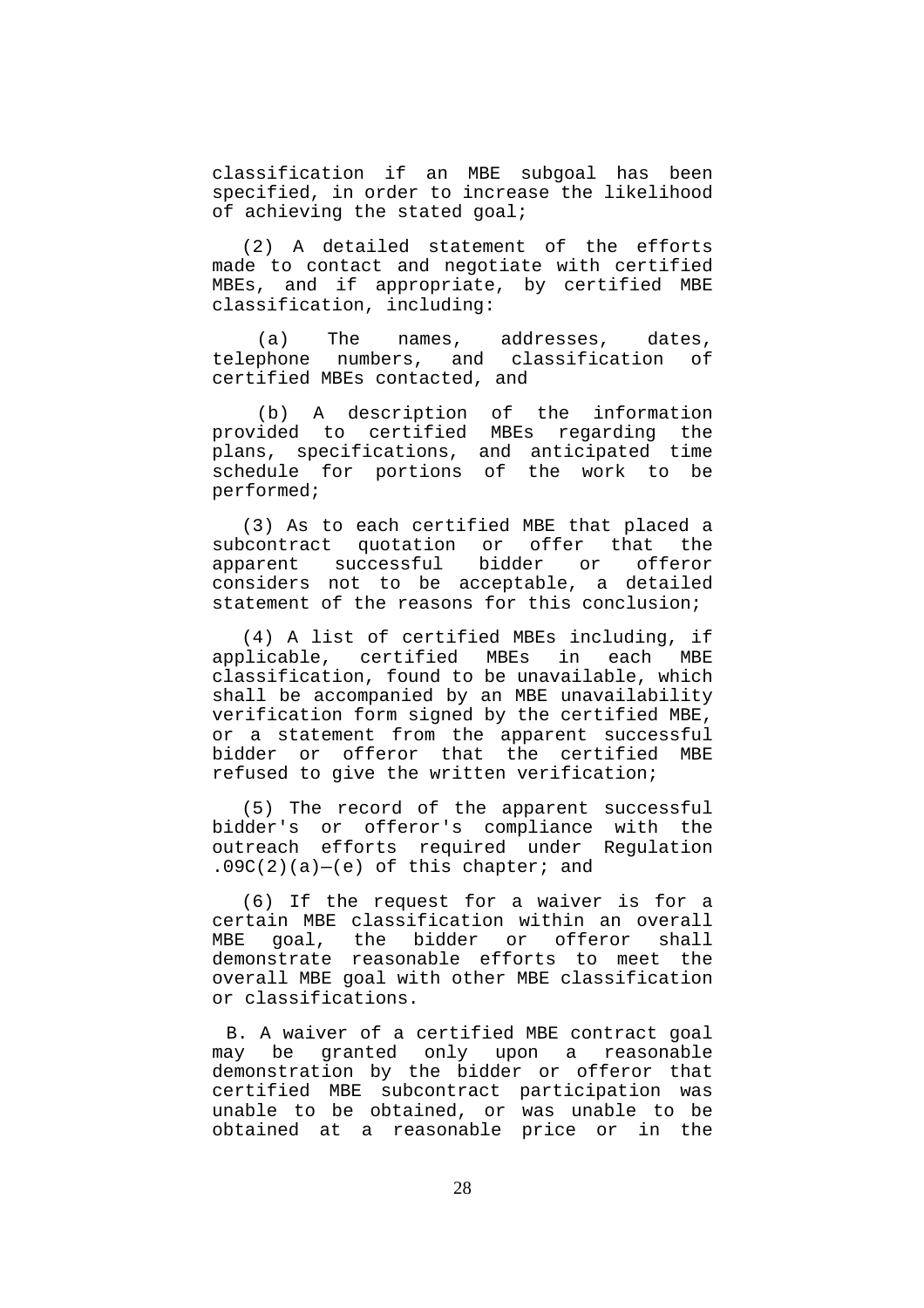appropriate MBE classifications, and if the agency head or designee determines that the public interest is served by a waiver. In making a determination under this section, the agency head or designee may consider engineering estimates, catalogue prices, general market availability, and availability of certified MBEs in the area in which the work is to be performed, other bids or offers and subcontract bids or offers substantiating significant variances between certified MBE and non-MBE cost of participation, and their impact on the overall cost of the contract to the State and any other relevant factor.

...

As set forth in SF&P §14-302(a)(6) above, among other obligations, in order to be eligible for consideration for contract award, Maryland statute compelled each of the offerors responding to this RFP to "identify specific work categories appropriate for subcontracting; [and] at least 10 days before bid opening, solicit minority business enterprises, through written notice that: (1) describes the categories of work…and (2) provides information regarding the type of work being solicited and specific instructions on how to submit a bid." It is undisputed in this appeal that PSI did not solicit any MBE by written notice of the potential opportunities presented by this State contract. Instead, PSI simply relied upon its prior business relationship with a woman-owned MBE to meet the 25% overall goal set forth in the RFP, and virtually ignored the corollary obligation to reach out also to firms certified as African-American MBEs. PSI did solicit a single African-American firm, but that contact was not in writing and when it proved less than fruitful, PSI did not attempt to reach any other African-American MBE. This failure rendered PSI's proposal deficient.

In order to qualify for a waiver of any aspect of stated MBE goals or subgoals, a firm that seeks to be awarded a State contract must at least make "a reasonable demonstration of good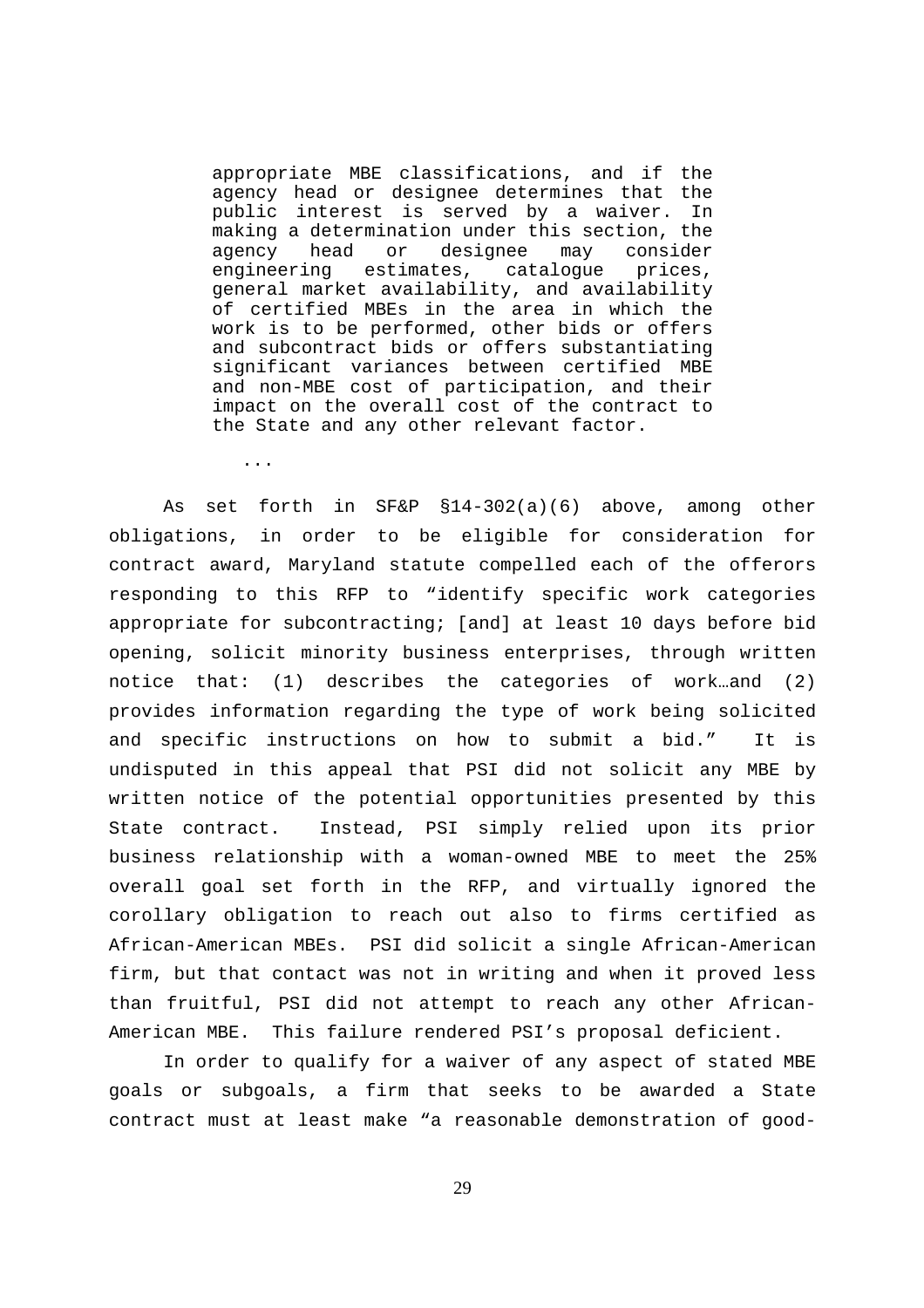faith efforts to achieve the goals."  $SFAP S14-302(a)(8)(i)(2)$ . By the language of same section of statute, DHMH here was required to "make a finding of whether the contractor has demonstrated that the contractor took all necessary and reasonable steps to achieve the goals." Plainly, this prospective contractor did not perform the necessary steps required to achieve the African-American MBE subgoal. The determination by DHMH that PSI failed to make a good faith effort to meet the specified 7% African-American MBE subgoal was firmly established by PSI's failure to make or submit the documentation mandated by law. Indeed, it would have been a violation of state law for DHMH to have determined otherwise.

Pertinent regulation further provides, "waiver of a certified MBE contract goal may be granted only upon a reasonable demonstration by the bidder or offeror that certified MBE subcontract participation was unable to be obtained, or was unable to be obtained at a reasonable price or in the appropriate MBE classifications, and if the agency head of designee determines that the public interest is served by a waiver." (Emphasis added.) COMAR §21.11.03.11B. In this appeal, even viewing the evidence in the light most favorable to the appellant and resolving all issues of material fact in appellant's favor, it is clear that the DHMH Deputy Secretary designated as the final department authority for this procurement reasonably and properly made the determination that PSI failed to show good cause for departmental approval of its waiver request. Whether notice of that decision to PSI was made by the Department's Procurement Officer, Director of Procurement, Minority Business Director, or Deputy Secretary is immaterial and does not impact the question of whether the rejection determination was rightfully made by the DHMH officer empowered and authorized to make that decision. It was.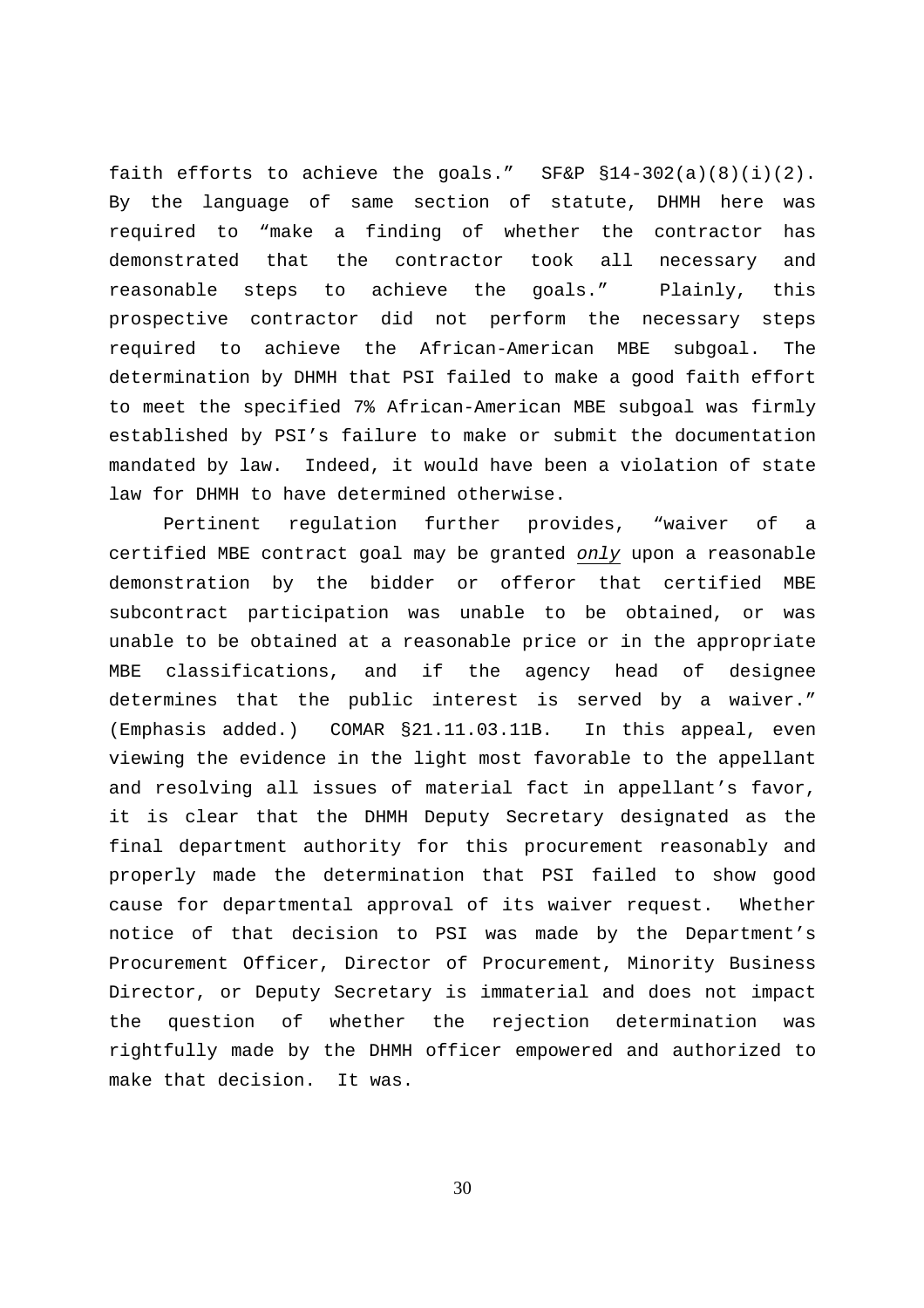PSI complains in this appeal that other proposals were treated differently than PSI in connection with the pre-proposal statutory obligation to conduct minority outreach by written notice to potential MBE subcontractors. That argument is also beside the point. The proposals here may and should be treated differently because PSI failed to meet one of the specified MBE utilization subgoals, while in contrast, the other two proposals offered and promised to achieve all of the stated MBE thresholds. Of course a firm that agrees to meet MBE obligations may be and is treated by the State differently than one that fails to meet stated MBE objectives. That is because the secondary analysis by the State of whether MBEs were properly solicited by outreach efforts does not occur in the event that sufficient MBEs are successfully identified. The express statutory obligation of seeking MBEs in writing becomes significant only in the context of the State's evaluation of an offeror's request for a waiver of the stated MBE goals. In the absence of an offeror's request for a waiver, the State's evaluation of compliance with requisite MBE outreach effort obligations is purposeless.

To be certain, the Board does not for a moment believe or suggest that PSI is prejudiced against business entities owned by African-Americans. It simply appears in this procurement that PSI as the incumbent vendor presently achieving the established overall MBE goal, and offering to continue to meet the same 25% overall goal, was confident that it could secure the new contract based upon its favorable reduced price and record of sound performance. Indeed it is quite evident that if possible, DHMH would elect to continue its relationship with PSI in the interest of both parties. PSI offered to DHMH superior service performance at the lowest price. But perhaps in the parties' haste and assumption that PSI was the best vendor to continue on the job with a renewed contract award, they both may have initially overlooked, discounted, or disregarded the subgoal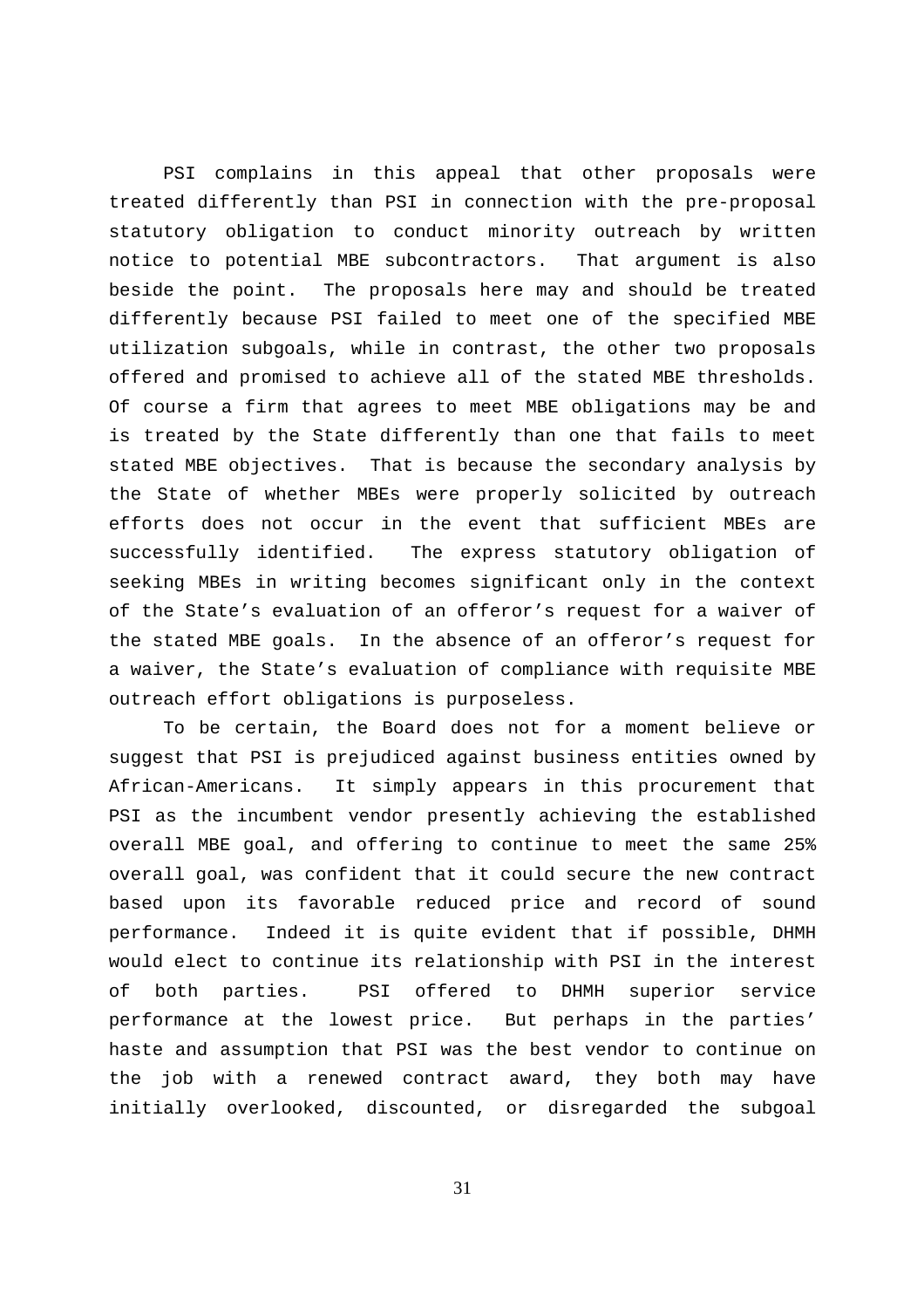obligation of achieving or at least attempting to achieve 7% African-American MBE participation. That subgoal may not be ignored under Maryland law, which provides for waiver only under certain specified showing of minority outreach efforts which were never undertaken by PSI.

It is indeed unfortunate that PSI did not comply with the requirements of Maryland MBE law, if only because PSI offered substantial savings to the State in comparison to the cost of the other competing offerors. But price differential cannot be asserted as sufficient cause for granting a waiver request in the absence of disclosure of anticipated cost variances resulting from MBE utilization. In this procurement, no MBE availability or pricing information was presented to the State by the proposer, because PSI appears to have rested on its promise merely to achieve the overall MBE goal using a woman-owned MBE, violating the obligation to solicit subcontracts also with African-American MBEs, except for a couple of phone calls to a single African-American vendor. More than that is required of a bona fide MBE outreach sufficient to justify a waiver request.

The only evidence before the Board on the availability of qualified MBE firms to perform portions of the work required by this contract comes from the Procurement Officer, who testified that she noted a large number of African-American certified MBEs listed on the website maintained by MDOT as available to provide services such as printing, mailing, graphic design, office supplies, and staffing. All of these work classifications are part of the job obligations solicited in this procurement. Therefore each job category was potentially eligible for subcontracting to one or more African-American firms. Notwithstanding the clear MBE subgoals specified by amendment to this RFP, PSI unilaterally elected not to seek any prospective new subcontractor to engage in work on this contract except for a single MBE that provided all of those services. To be generous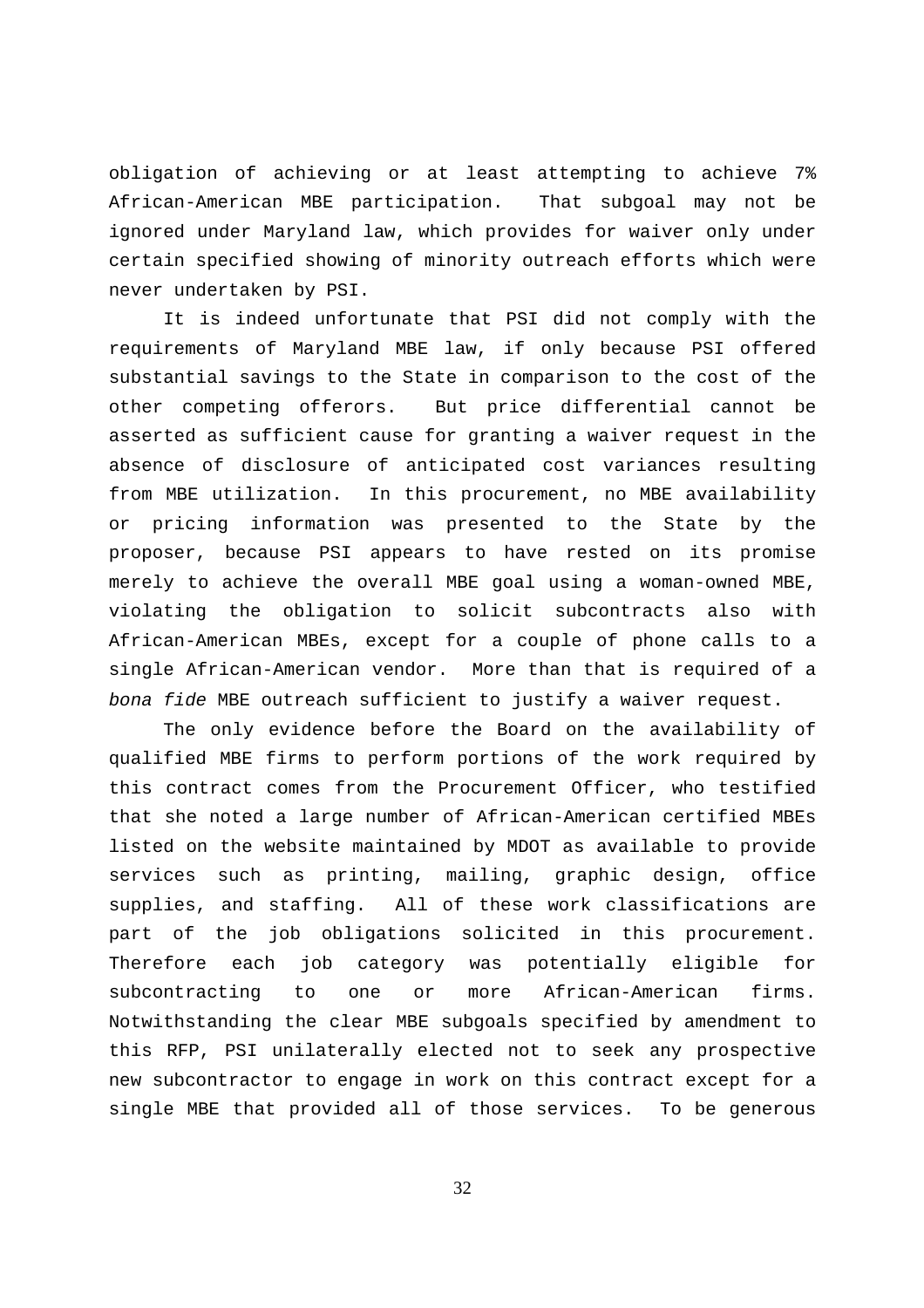to PSI, its outreach was a half-hearted effort. PSI justifies its decision not to include African-American MBEs as subcontractors by emphasizing not only the significant cost savings that could be enjoyed by the State's approval of its operationally integrated business model, but also the superior reliability of PSI's proven unified subcontracting approach to meet the required service level efficiency prescribed in the RFP, namely, a five-day turnaround for mailing Medicaid fulfillment materials.

The Board does not doubt that aspects of PSI's current business model avoiding the use of multiple layers of subcontract work management is potentially beneficial to the State, both for the possibility of reduced cost as well as minimizing potential delay in contract fulfillment. As the incumbent vendor, PSI is keenly aware of the necessity of prompt and reliable performance of the personalized printing, packaging, and mailing services demanded by the State to be performed within strict time limitations. But the State lawfully decided in this procurement that another important objective of this contract was to secure the participation of one or more African-American MBEs to perform at least 7% of the market value of the work required. The value or legitimacy of that goal was and is not challenged in this appeal. PSI therefore bore the responsibility of carving from the contract at least 7% of work that could be subcontracted to African-American MBEs instead of using only woman-owned MBEs. At the least, it was obliged by law to contact prospective African-American MBE subcontractors in writing before asking DHMH for a waiver. The failure of PSI to perform that responsibility disqualified the otherwise favorable components of its proposal from further consideration for contract award.

For all of the foregoing reasons, this appeal was DENIED by unanimous decision of the Board expressed orally on October 3, 2012.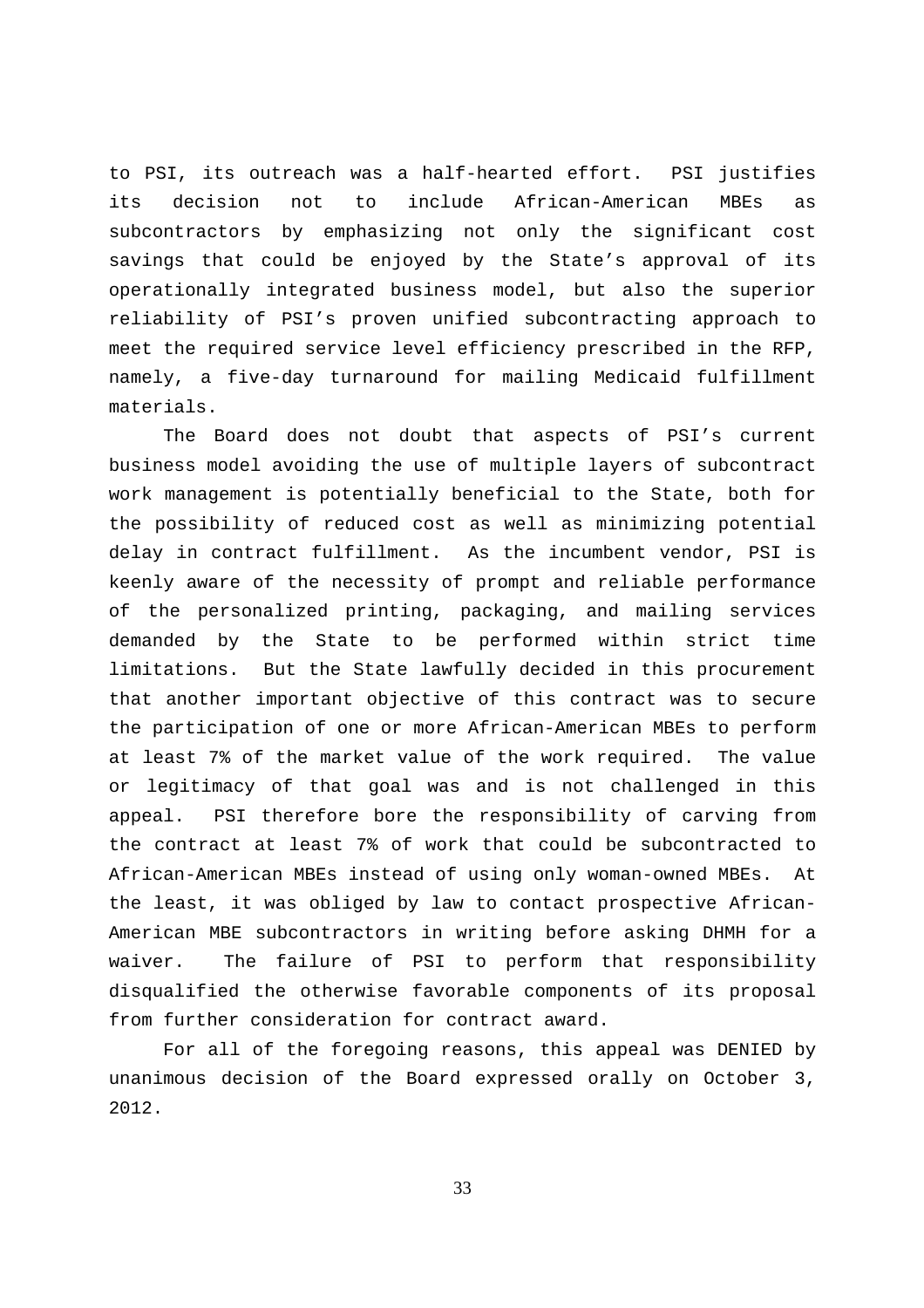Wherefore it is Ordered this \_\_\_\_\_\_\_ day of October, 2012 that this appeal be and hereby is DENIED.

Dated: \_\_\_\_\_\_\_\_\_\_\_\_\_\_\_\_\_\_\_\_\_\_\_\_\_\_\_\_\_\_\_\_

Dana Lee Dembrow Board Member

I Concur:

Michael J. Collins Chairman

\_\_\_\_\_\_\_\_\_\_\_\_\_\_\_\_\_\_\_\_\_\_\_\_\_\_\_\_\_

\_\_\_\_\_\_\_\_\_\_\_\_\_\_\_\_\_\_\_\_\_\_\_\_\_\_\_\_\_

Ann Marie Doory Board Member